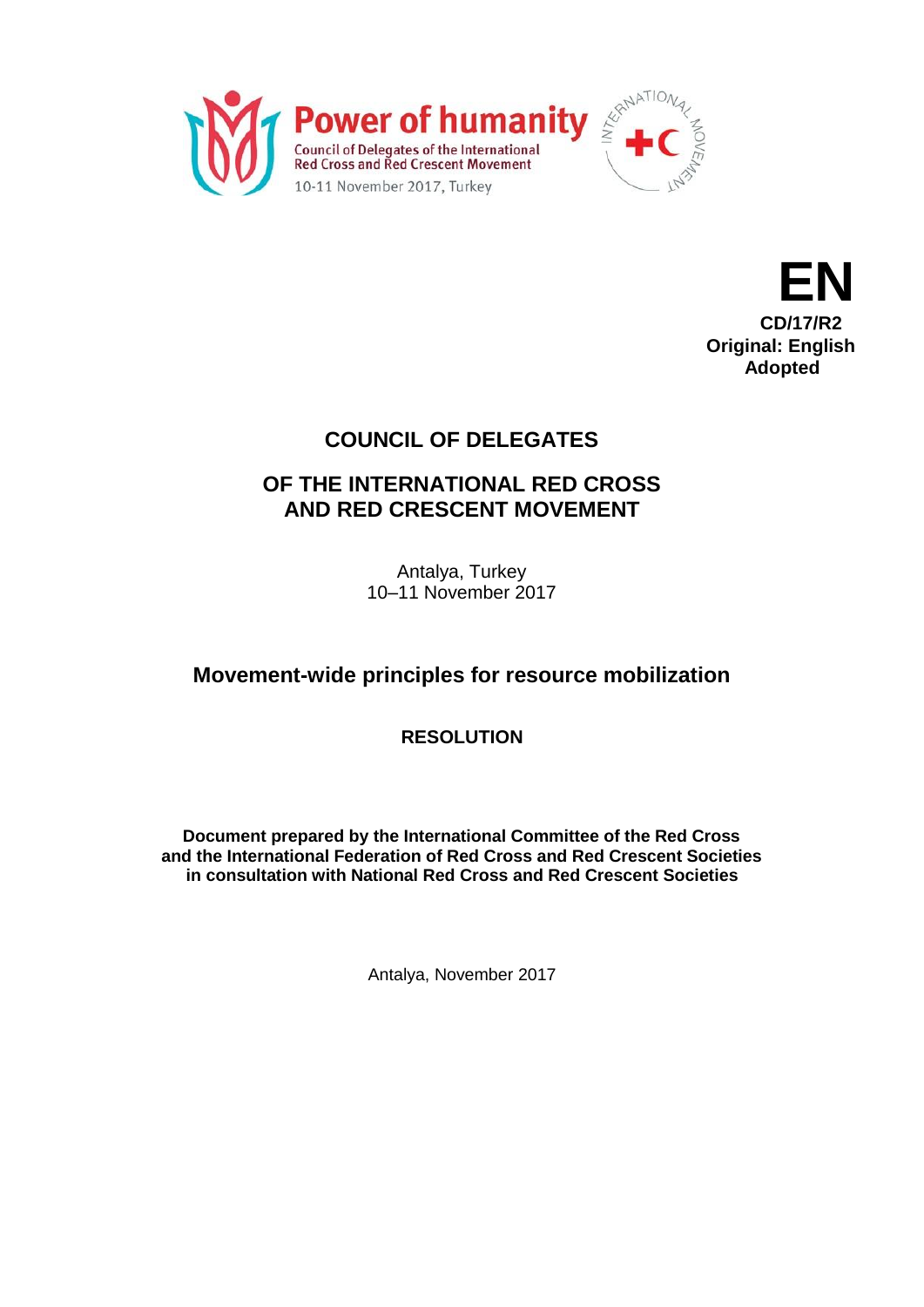## **RESOLUTION**

## **Movement-wide principles for resource mobilization**

The Council of Delegates,

*deeply concerned* by the growing humanitarian needs stemming from armed conflicts, natural disasters and other humanitarian crises, and *recognizing* the ever-widening gap between humanitarian needs and the resources available to reach the people and communities that the International Red Cross and Red Crescent Movement (Movement) serves,

*emphasizing* the Movement's mission, as set out in its Statutes, to "prevent and alleviate human suffering wherever it may be found, to protect life and health and ensure respect for the human being, in particular in times of armed conflict and other emergencies, to work for the prevention of disease and for the promotion of health and social welfare, to encourage voluntary service and a constant readiness to give help by the members of the Movement, and a universal sense of solidarity towards all those in need of its protection and assistance",

*welcoming* the consultations held throughout 2016 and 2017 on the Movement-wide principles for resource mobilization and associated actions and *taking note* of the results of the related survey of National Red Cross and Red Crescent Societies (National Societies) conducted by the International Committee of the Red Cross (ICRC) and the International Federation of Red Cross and Red Crescent Societies (IFRC),

*expressing concern* that, although resource mobilization is a high priority amongst some Movement components, it is not sufficiently prioritized by others and that the Movement is not realizing its full potential in resource mobilization for its domestic and global work,

*reiterating* the importance of taking a coherent and effective approach to cooperation in fundraising and related communications within the Movement and of committing all Movement components to supporting National Societies in further strengthening their capacity to mobilize resources, in accordance with the aspirations of the vision for the Movement, which was adopted by the 2015 Council of Delegates,

*noting* the global benchmarking exercise on fundraising conducted with Movement components, *recognizing* the growing competition in local and global resource mobilization, and *acknowledging* that while other organizations are increasing their income and their market share across public- and private-sector fundraising, the data collected suggests that the Movement is not,

*noting also* that the challenges faced in mobilizing resources locally and globally have been highlighted in resolutions adopted by previous Councils of Delegates and that, as noted below, these challenges have become increasingly acute, to the point that practical action is required,

*taking note* of the interest expressed and of the commitments undertaken by the wider humanitarian community to provide increased support and funding to local and national responders and to deepen and broaden the resource base for humanitarian action,

*recalling* the goals of the Federation-wide resource mobilization strategy, which was approved by the IFRC General Assembly in 2011 – maintaining leadership in resource mobilization for emergencies, growing non-emergency income for international and domestic work, and increasing the resource-mobilization capacity of National Societies – through which, by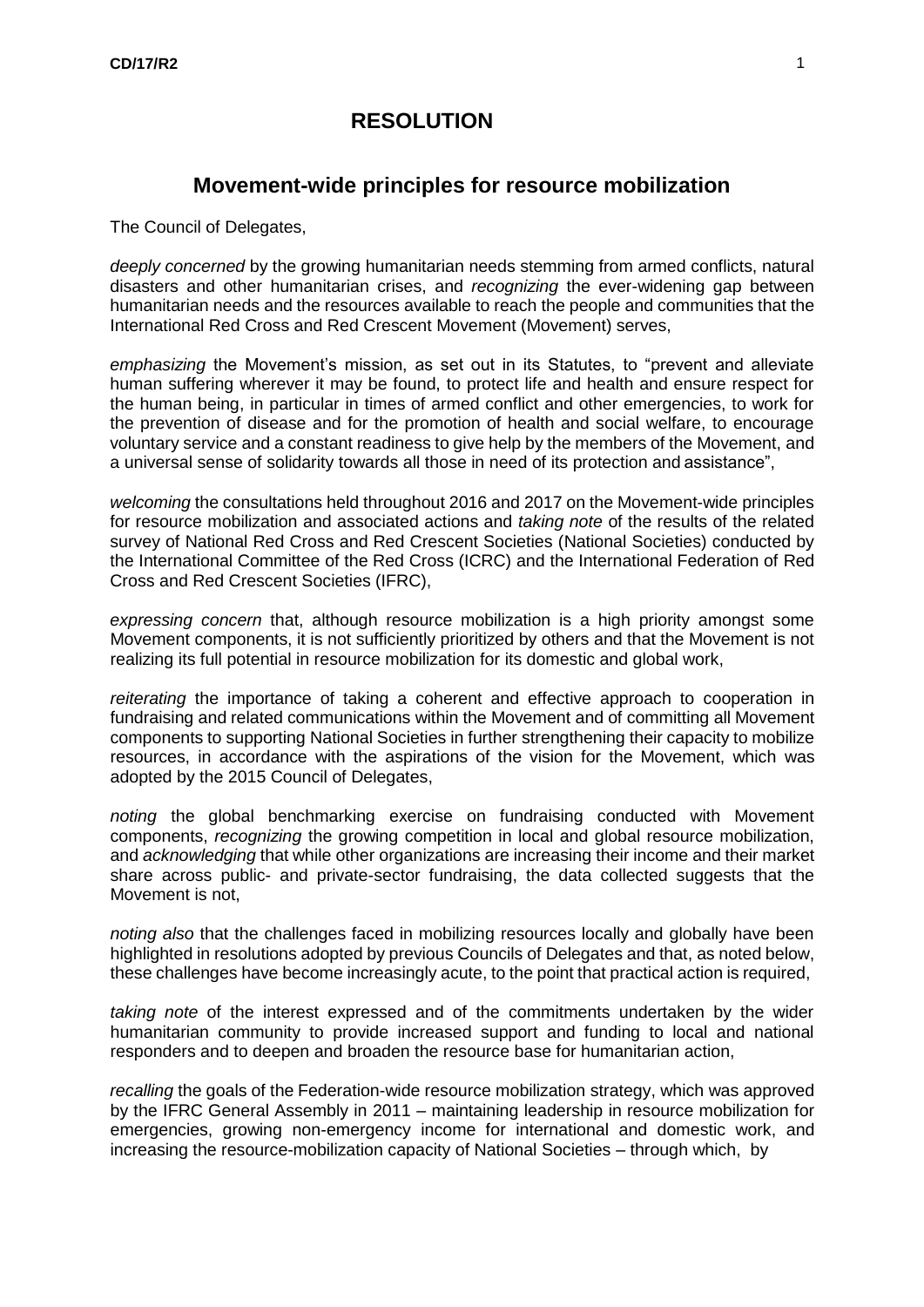working together, National Societies around the world can maximize resource-mobilization opportunities to support the strategic aims of the IFRC Strategy 2020,

*recalling also* Resolution 1 of the 2015 Council of Delegates, "Strengthening Movement coordination and cooperation (SMCC): Optimizing the Movement's humanitarian response*"*  and its crucial recommendation that "[a] Movement-wide approach to resource mobilization should be built on complementarity and non-competitiveness, meaning intra-Movement competition is avoided",

*emphasizing* the interest of Movement components in developing Movement-wide principles for resource mobilization and *recalling* Resolution 2 of the 2015 Council of Delegates and its operative paragraph 6, which *"*commits the Movement components to demonstrating their collective leadership with a view to maximizing the Movement's fundraising potential in a spirit of collaboration and good partnership, and calls upon the ICRC and the International Federation to pursue an inclusive process with National Societies for the development of Movement-wide principles for resource mobilization, which are to be submitted for adoption at the Council of Delegates in 2017",

*emphasizing also* the importance for the Movement and its components of further developing and strengthening their common vision on domestic and global resource mobilization so as to find models of cooperation through which intra-Movement competition can be avoided, and to ensure that the Movement and its components can increase their capacity to respond to growing humanitarian needs,

*reaffirming* the duty of all Movement components to abide by the Fundamental Principles and the Movement's regulations, policies and rules at all times, in all of their activities – including fundraising, in their relationships with external partners, and in the use and display of the emblem,

*mindful of* the coordination frameworks, agreed upon by the Movement, and of the treatybased and statutory mandates and core responsibilities of the Movement's components, and *emphasizing* the collective ambition of the Movement and its components to maximize their resource-mobilization potential to the fullest for the benefit of the people and communities they serve,

*stressing* the importance for Movement components of taking responsibility for maximizing their fundraising potential and of supporting the capacity development of National Societies and *reaffirming* the Movement's commitment to working together in order to increase its income sufficiently to meet growing humanitarian needs,

- 1. *adopts* the Movement-wide principles and deliverables for resource mobilization, as annexed to the present resolution, and *encourages* all Movement components to comply with these principles in their individual and collective resource-mobilization efforts;
- 2. *invites* National Societies, the IFRC, and the ICRC to state their individual and collective commitment to fundraising in a manner consistent with the Movement-wide principles for resource mobilization outlined in Annex 1;
- 3. *requests* that the National Societies, the IFRC and the ICRC work together to create a virtual fundraising hub, as outlined in Annex 2, whose activities include collecting and sharing fundraising data and best practice and learning in fundraising, and to create a fund to provide seed financing that supports Movement components in prioritizing strategic investment in fundraising based on robust market and data analysis;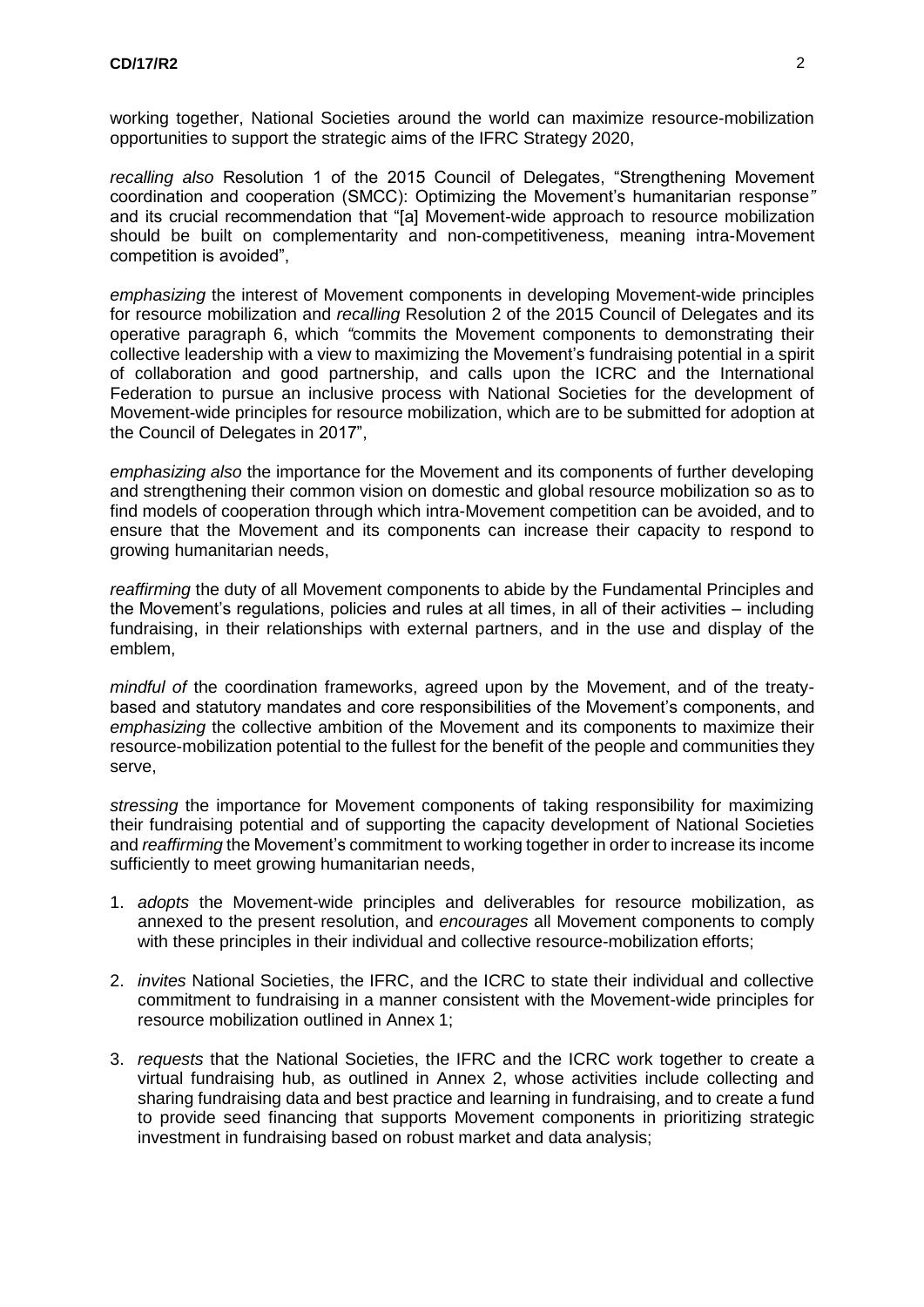4. c*alls upon* the Movement components to report back to the Council of Delegates in 2019 on progress and achievements in fundraising in accordance with the Movement-wide principles for resource mobilization, on the creation and implementation of the virtual fundraising hub, and on strategic investment in National Societyfundraising development.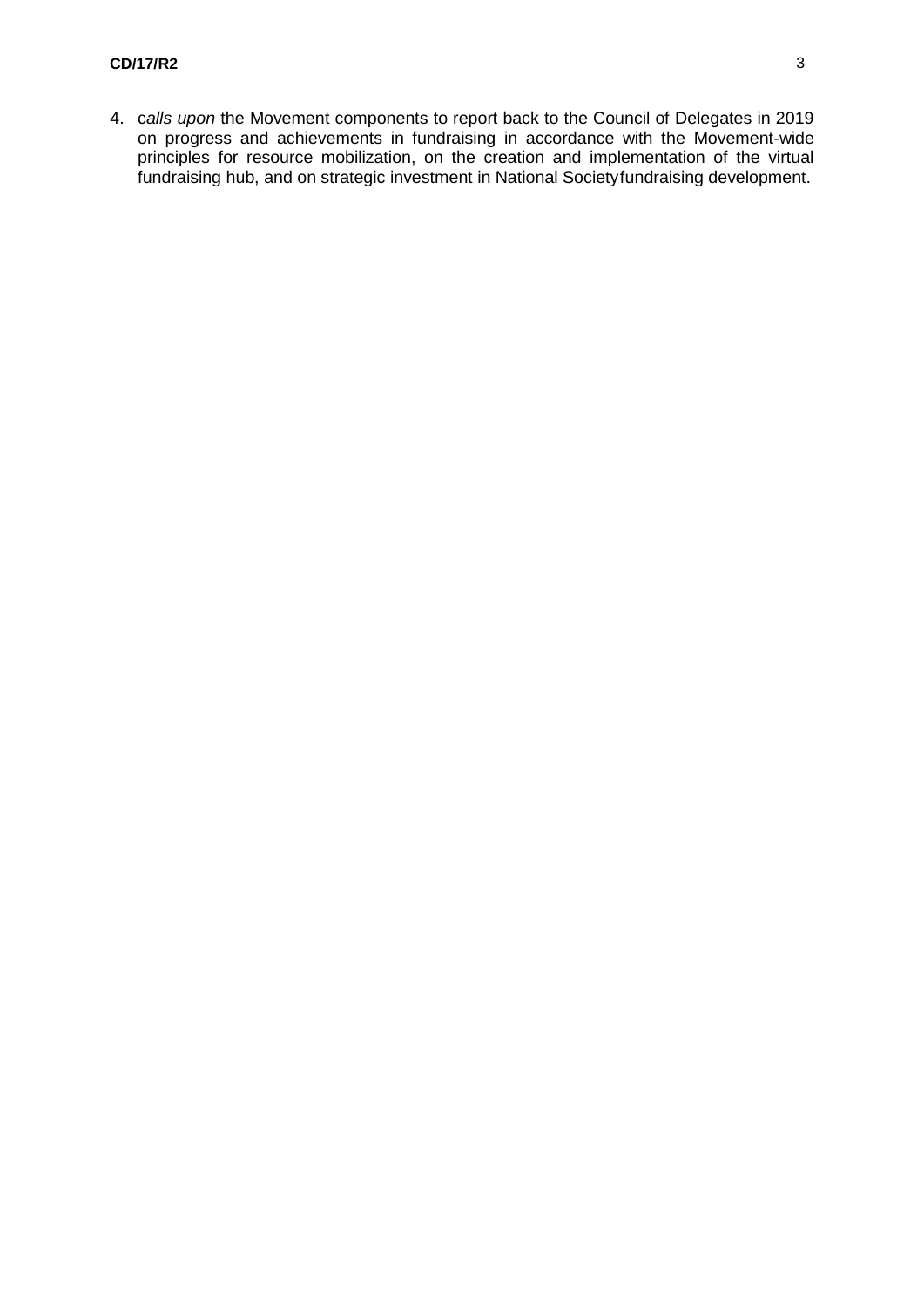#### **ANNEX 1**

## **Movement-wide principles for resource mobilization**

#### <span id="page-4-0"></span>**BACKGROUND**

The International Red Cross and Red Crescent Movement (Movement) is committed to preventing and alleviating suffering wherever it may be found. Never has that collective work been so important. We live in a world where armed conflicts, natural disasters and other emergencies create an ever-widening gap between people's basic needs and available resources. We must therefore seize the opportunity as a Movement to increase our income sufficiently to meet growing needs.

#### **VISION**

We work together to be leaders in local and global resource mobilization, which enables us to maximize our global reach and fulfil the humanitarian mission of the Movement, each according to our respective mandates.

We put humanity first: fundraising together helps ensure we can continue to respond to humanitarian needs, wherever they may be, now and in the future.

The relevance and quality of our humanitarian work, together with the provision of excellent donor care and stewardship, make us the partner of choice for our supporters.

#### **GOALS**

We fundraise with the aim of:

- being leaders in local and global resource mobilization for humanitarian work;
- mobilizing the power of humanity, particularly during emergencies, enabling partners and supporters to provide help to those most in need; and
- ensuring individual and collective financial sustainability in a spirit of solidarity and good partnership, thus recognizing that the Movement is stronger together than the sum of its parts.

#### **PRINCIPLES**

1. **Maximizing income**: take responsibility, individually and collectively, for proactively maximizing income for the domestic and global work of the Movement to prevent and alleviate human suffering wherever it may be found.

This principle commits the components of the Movement to collaborate to maximize their potential in resource mobilization for the sustainability and fulfilment of their respective mandates and that of the Movement as a whole, and to work together to reach further where joint action is an enabler to do more.

A lack of collective ambition limits the Movement's ability to take the local and global position of partners of choice. It is the deeply embedded local presence and global reach, combined with the public's awareness of the Red Cross and Red Crescent that provide unparalleled opportunities to maximize potential in fundraising. We prioritize fundraising for maximum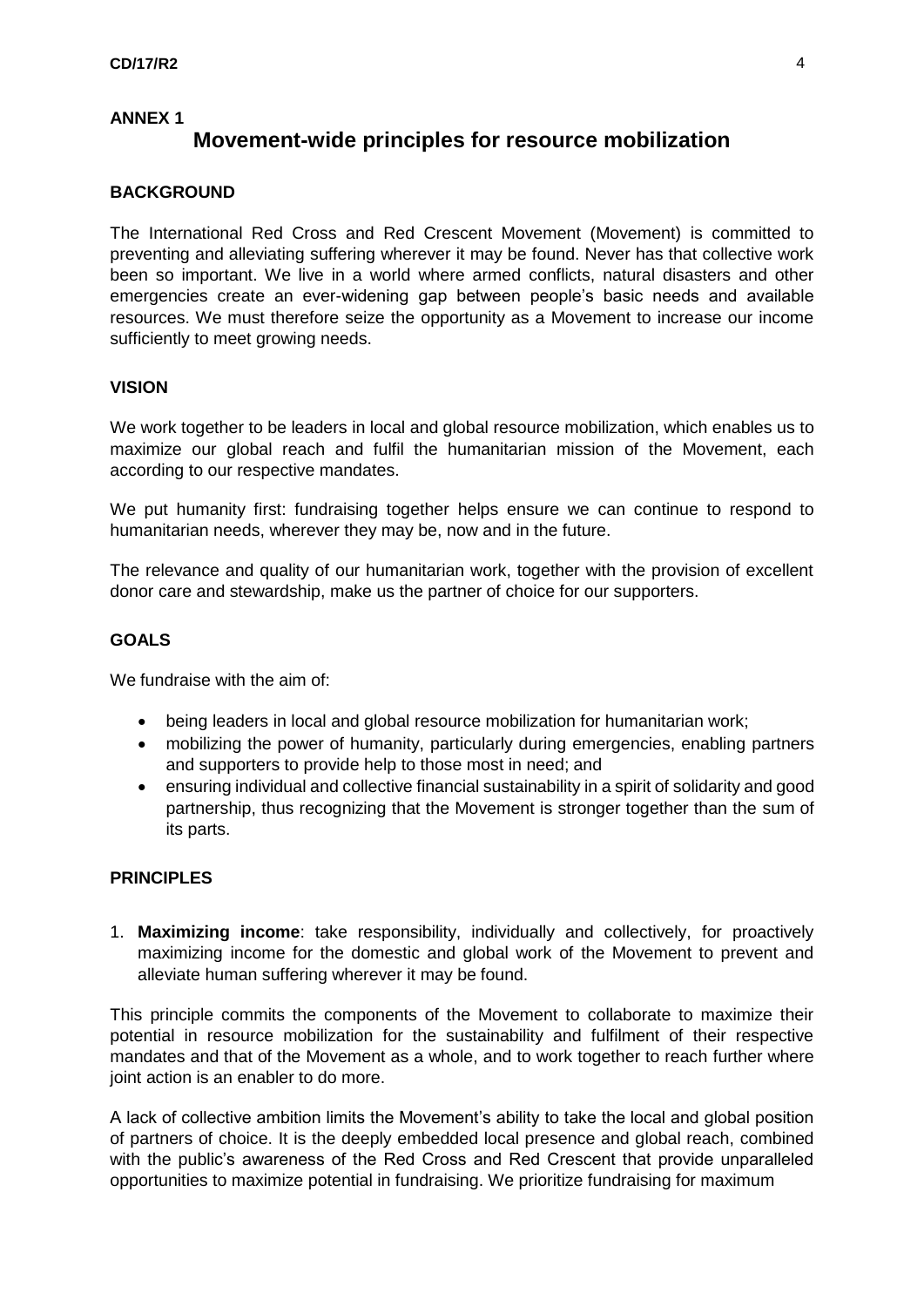humanitarian impact. We must therefore support each other in fundraising and enable each other to fundraise in order to exercise our individual mandates, roles and core competencies.

We acknowledge that enhancing existing models of fundraising could help achieve our goals and that we may have to explore new and different approaches. Sustainability in fundraising will come from sharing experience and knowledge, establishing long-term partnerships and innovating.

2. **Fundraising driven by need**: fundraise in a way that puts the critical importance of meeting humanitarian needs at the core of decision-making.

The Movement is committed to fulfilling its humanitarian mission to prevent and alleviate human suffering wherever it may be found, including helping those affected by armed conflict and internal strife, natural disasters and health crises. This imperative must remain at the core of all our activities, including fundraising. This principle commits the components of the Movement to fundraising proactively in response to unmet domestic and international humanitarian needs and in support of the Movement's intended response thereto.

Fundraising communication, i.e. imagery and messages, must accurately represent the humanitarian needs the Movement is responding to. It must also portray the work of the Movement and its components in a manner that is reflective of the work being carried out in affected communities, and the overall situation. It should at all times preserve the dignity of and respect for those people and communities affected by crises or in vulnerable situations, and must give utmost attention to ensuring the security and protection of affected populations.

This principle also recognizes that where humanitarian needs are met by others, fundraising may not be necessary or appropriate. In such cases, our communication should clearly articulate the Movement's position in relation to the given crisis and any decision not to fundraise.

3. **Capacity development**: support National Red Cross and Red Crescent Societies (National Societies) in developing and diversifying their fundraising, and leverage the support of other Movement components to enhance National Societies' capacity in resource mobilization.

This principle reflects the collective commitment of the Movement to build a network of strong and sustainable National Societies that are capable of supporting themselves and of contributing to the overall work of the Movement. This principle recognizes that one model of resource mobilization is not appropriate for all and that together we must adopt a systematic approach to National Society fundraising development by: leveraging existing networks; mobilizing peer-to-peer support; building on our extensive internal knowledge, experience and expertise; and drawing on external resources and good practices.

In 2011, the General Assembly of the International Federation of Red Cross and Red Crescent Societies (IFRC) approved the first ever Federation-wide resource mobilization strategy. Its primary strategic goals remain relevant and valid, particularly its objectives to increase the resource-mobilization capacity of National Societies. It is with this in mind, and recognizing the good work done to achieve positive outcomes for National Society development in fundraising, that we commit to this principle.

In addition, this principle connects to a wider paradigm shift in humanitarian financing, which recognizes that financial resources must be more flexible, efficient, transparent and effective.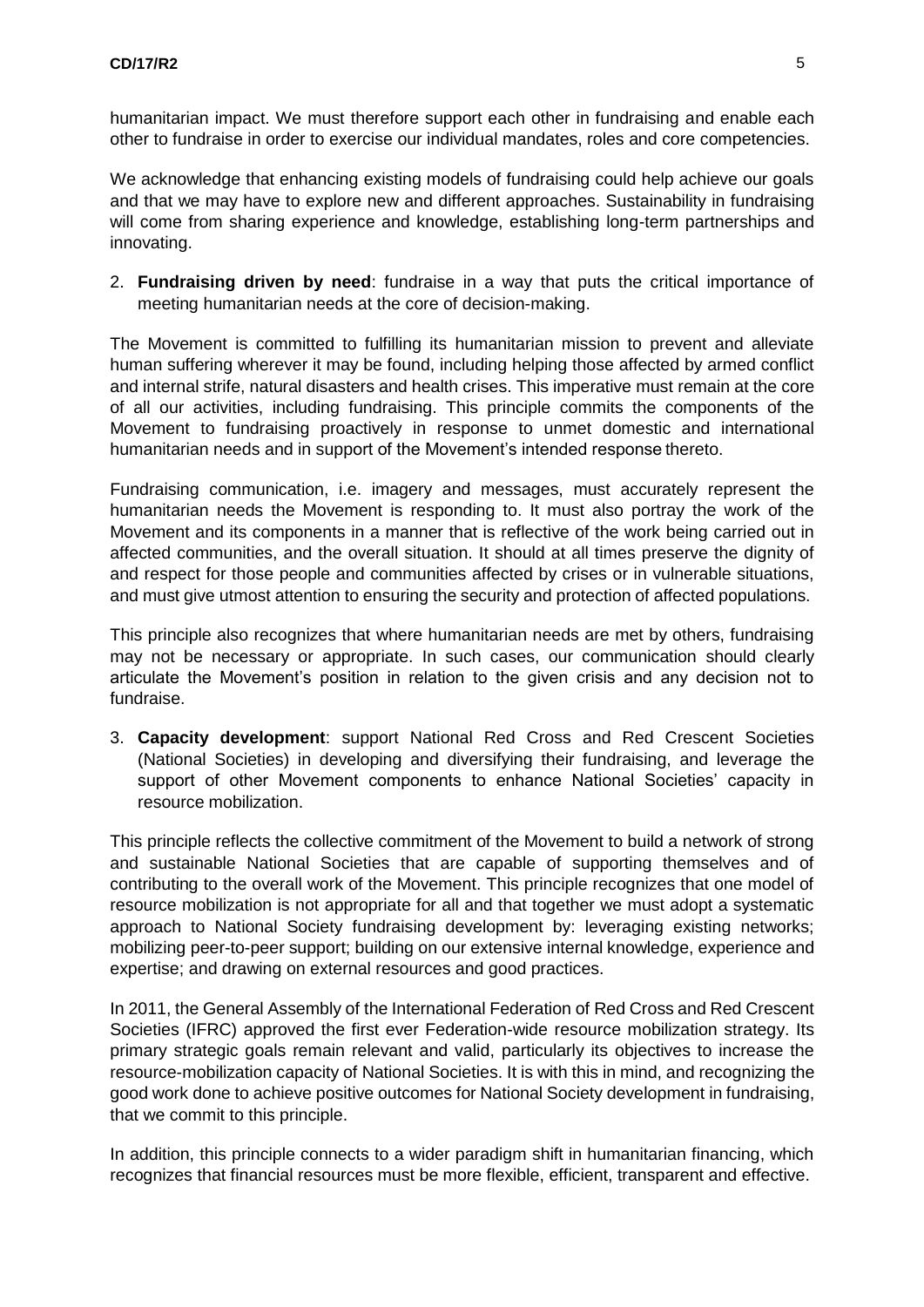Humanitarian organizations should seek to support and strengthen local action and local actors. Strong National Societies with a sustainable domestic resource base will lead, in turn, to a stronger Movement and to a more effective humanitarian response.

Resource mobilization is an important function in organizational development for all Movement components. Specifically for National Societies, it contributes to sustainability and reduces dependency on a few partners or funders. Furthermore, it helps to create constituencies within communities that can support National Societies and enable them to expand and develop their humanitarian services.

4. **Investing to grow**: identify opportunities to achieve growth that support the financial sustainability of the individual Movement components and their ability to carry out their mission effectively. Strive to invest in ways that create growth in fundraising, making decisions based on data and evidence.

This principle commits the leadership of the Movement components to prioritize fundraising as a means to achieve their humanitarian goals, locally and globally. To do so requires investment in fundraising.

Sound investment decisions must be based on understanding the current position in domestic resource mobilization and how that position contributes to the overall global situation. A sustainable, diverse and growing funding base is essential to the financial health of the Movement components and to their ability to respond to increasing humanitarian needs.

Understanding the markets in which we fundraise, the funding base we draw upon, and the opportunities to invest to grow individually and collectively requires comprehensive and reliable funding data to analyse and benchmark against. The Movement should also benchmark against other organizations in order to make informed decisions about where its components can invest.

Investing to grow is often a difficult strategic decision. Available funds are often directed towards the delivery of vital services, projects and programmes to help vulnerable people and communities. However, practice shows that Movement components with a clear investment strategy for fundraising growth are far more likely to become stronger and more sustainable organizations with more available resources to carry out their humanitarian work in the long term.

5. **Solidarity and good partnership**: adopt a collaborative and coordinated approach built on trust, mutual respect and solidarity amongst Movement components, avoiding all forms of competition and leveraging our respective mandates and core roles, as well as our strengths.

This principle recognizes that the potential of the Movement in resource mobilization depends on the ability of its components to work together in a spirit of good partnership, building upon their respective mandates, core roles and strengths. The Movement exists as one to prevent and alleviate human suffering wherever it may be found. It is with this express mission at the core that the approach to local and global resource mobilization must be built.

Movement components should use their unique and privileged position for resource mobilization, to drive progress in the realization of their mission, seeking opportunities to support and promote each other's success. By unlocking opportunities for donors to give, irrespective of where they are located, by enabling people to commit an act of humanity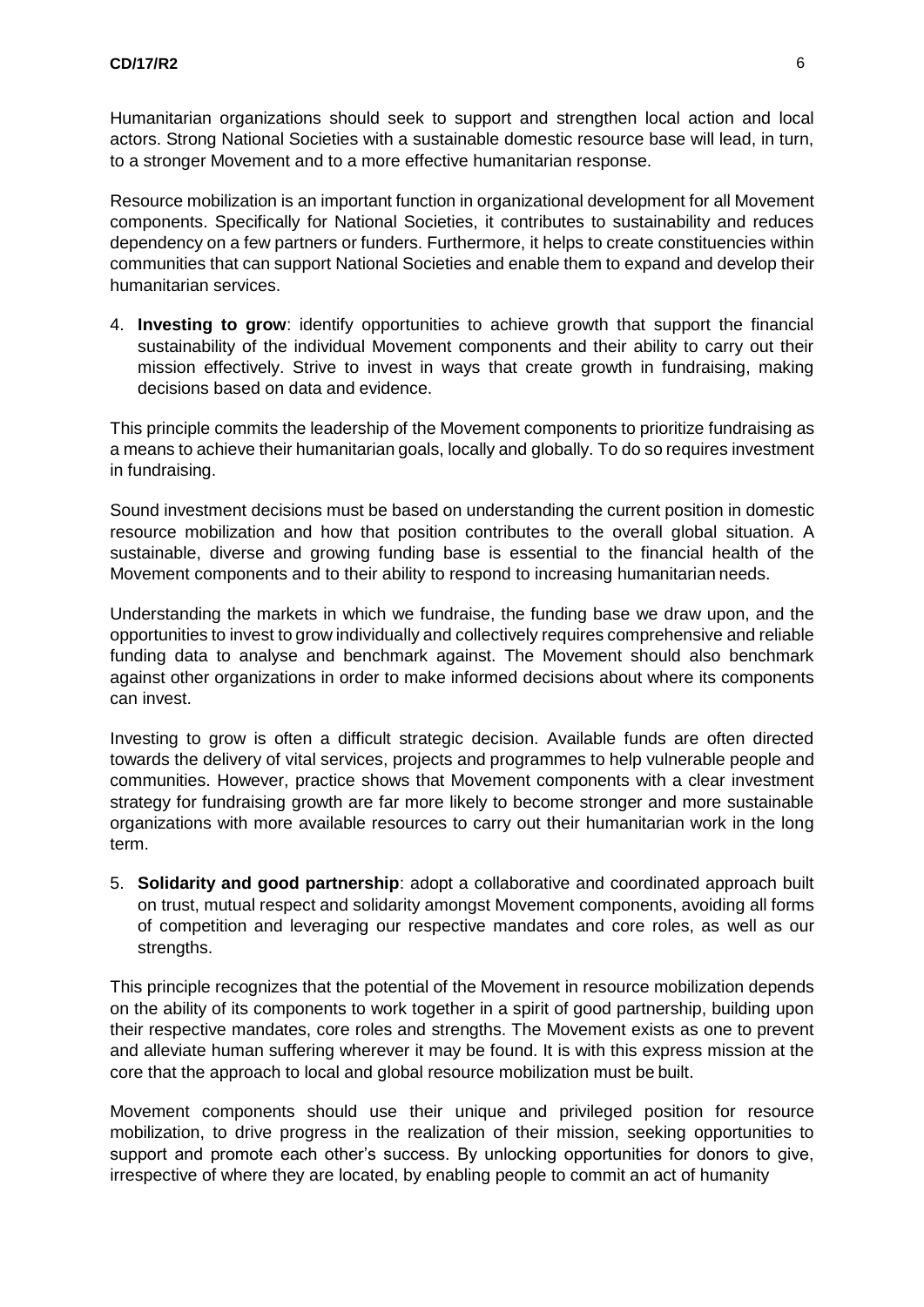through donating, and by coordinating to avoid competition, Movement components help to create a positive experience for donors and partners, whatever their relationship with the Movement.

6. **Funding our mission:** recognize the primacy of National Societies in fundraising for their activities in their respective markets while recalling that they have a responsibility to maximize income for the humanitarian mission of the Movement.

Each component of the Movement should be enabled to raise or receive adequate resources to fulfil its humanitarian mandates and core roles and responsibilities and should support the efforts of other components of the Movement to do so.

As auxiliaries to public authorities in the humanitarian field, National Societies have a distinct status and role. Furthermore, they must be prepared to respond to other humanitarian needs as necessary.

National Societies should take proactive steps to maximize their fundraising potential as opportunities arise. It is vital that they be strong fundraising organizations capable of and willing to raise resources in their own markets for their own activities and for those of other components of the Movement.

Taking account of humanitarian needs and donor intent, in situations where Movement components cannot fundraise for whatever reason, together we welcome the opportunity to explore alternative approaches or the development of donor relationships by other Movement components.

7. **Dialogue with States**: recognize the strategic importance, for all components of the Movement, of a coordinated dialogue with States to support and fund their specific humanitarian mandates, roles and core competencies; strongly encourage all National Societies to manage their relationship with their governments for the benefit of the entire Movement.

States are committed under the Statutes of the Movement to "support, whenever possible, the work of the components of the Movement"[.](#page-7-0)<sup>1</sup>

One of the primary roles of National Societies is therefore to engage in and manage the relationship with their respective governments in order to secure long-term and regular resourcing for their humanitarian work, including, but not limited to, their activities carried out as part of their auxiliary role to the public authorities in the humanitarian field, as well as for the IFRC and the International Committee of the Red Cross (ICRC). Where there is an opportunity to work together with States, components of the Movement strive to coordinate their efforts to maximize funding for the benefit of all.

The commitments undertaken by States to support the Movement extend beyond the National Society in their country. States have, in particular, made commitments in specific resolutions adopted by the International Conference of the Red Cross and Red Crescent<sup>2</sup> to provide the ICRC, through regular and special contributions, with the means to fulfil its roles and mandates under the 1949 Geneva Conventions and the Statutes of the Movement. The ICRC is

<span id="page-7-0"></span><sup>&</sup>lt;sup>1</sup> Statutes of the International Red Cross and Red Crescent Movement, Article 2, paragraph 3.

<span id="page-7-1"></span><sup>2</sup>25th International Conference of the Red Cross, Resolution 25, "Financing of the ICRC by governments", Geneva, 1986.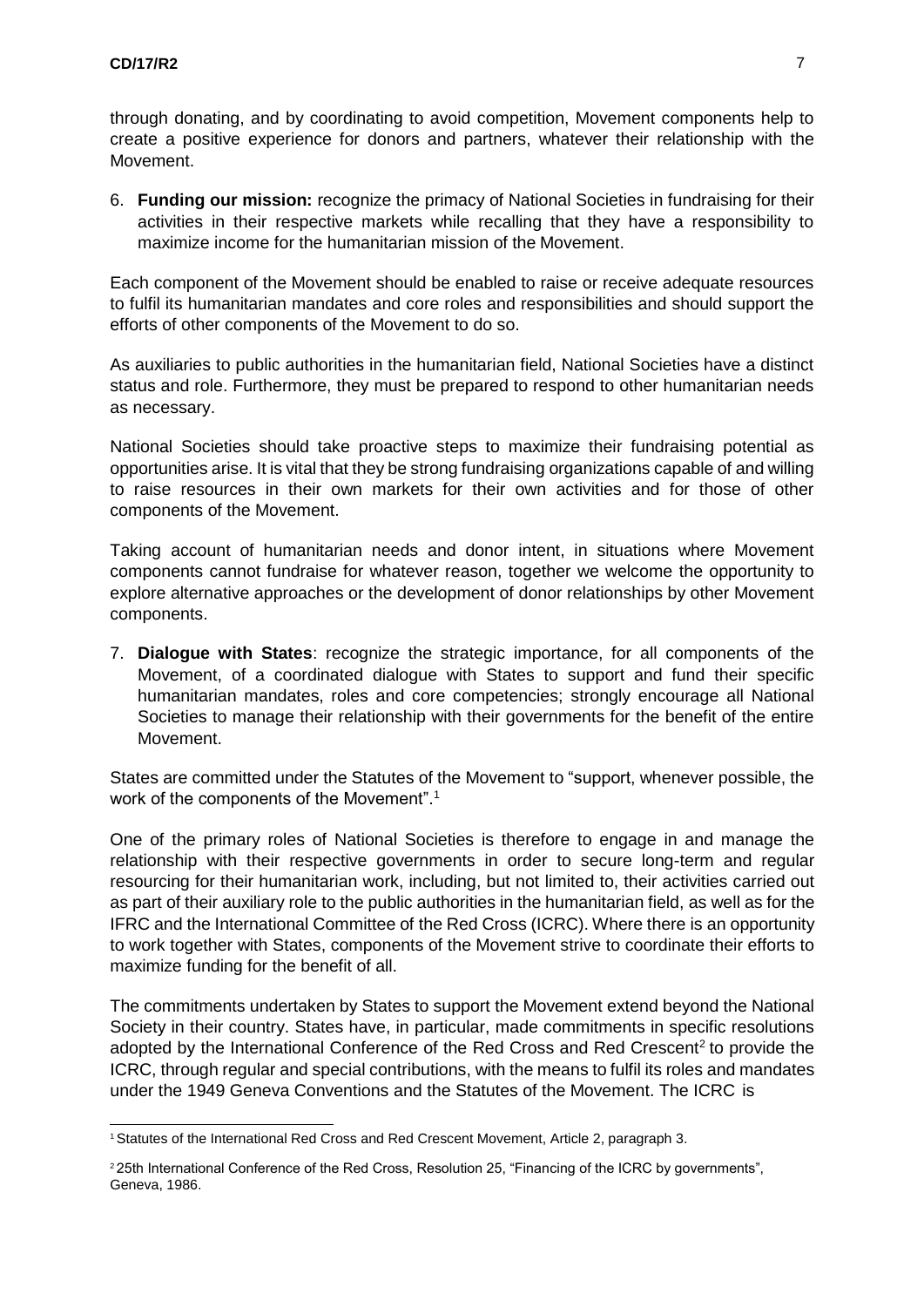responsible for making its appeals to governments and for negotiating the governments' contributions. The presence of the National Society in those negotiations depends on the agreement reached between the government, the ICRC and the National Society.

8. **Positioning our brand**: fundraise at all times in a way that contributes to building constituencies of support, thereby increasing the visibility and strengthening the individual brands of Movement components and of the Movement as a whole.

On issues of shared global interest and importance, the Movement is committed to exploring the connection between resource mobilization and public engagement, global messaging, advocacy and humanitarian diplomacy.

Each Movement component is committed to fundraising in a way which promotes a positive image and recognizes the impact of fundraising activities on its own brand and reputation, on those of other Movement components, and on the Movement as a whole. By committing to supporting each other in efforts to positively position themselves through fundraising, Movement components therefore help preserve their reputation and brand, enabling the Movement to carry out its humanitarian mission.

Where there is a requirement to speak with one voice, the Movement should coordinate to give supporters in local and global markets the option to donate effectively in response to the humanitarian situation.

9. **Principled approach**: take a principled and ethical approach to fundraising that complies at all times with applicable laws and exhibits a commitment to the Fundamental Principles and the agreed policy and regulatory framework of the Movement.

In all resource-mobilization activities, the Movement components reiterate their commitment to complying with the Fundamental Principles of the Movement and with the Movement's agreed policy and regulatory framework. This should protect the emblems and the reputation and brands of the Movement and its components. In particular, Movement components have a duty to abide at all times by:

- the Fundamental Principles;
- agreed norms and standards on the display of the emblems and their designations, as well as of our logos, resulting from the 1949 Geneva Conventions and their Additional Protocols, the 1991 Regulations on the Use of the Emblem of the Red Cross or the Red Crescent by the National Societies, and applicable domestic laws;
- applicable national, supranational and international laws;
- other relevant Movement rules and policies, including the 2005 International Red Cross and Red Crescent Movement Policy for Corporate Sector Partnerships,<sup>[3](#page-8-0)</sup> to ensure that Movement components do not enter into partnerships with and do not accept contributions from corporations or organizations whose activities do not comply with the Movement's Fundamental Principles, mission and/or objectives;
- recognized standards on data protection.

Movement components should also ensure that they do not engage in resource-mobilization activities or solicit or receive funds that are liable to expose them to a significant financial or reputational risk. Lastly, and in light of the above, all components should give due consideration

<span id="page-8-0"></span><sup>3</sup> Council of Delegates, Resolution 10, "Movement policy for corporate sector partnerships", Seoul, 2005.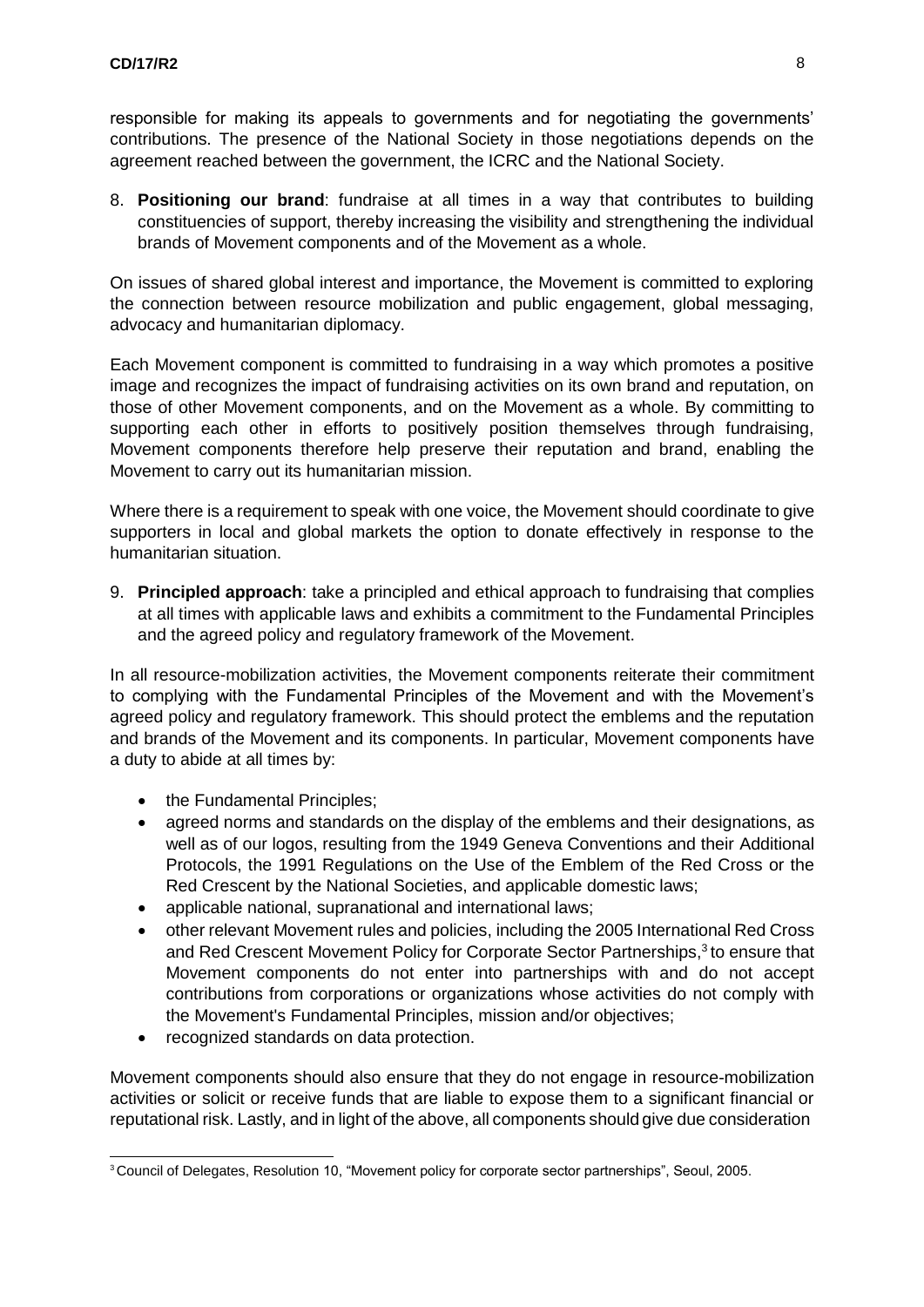to putting in place the rules and procedures necessary, including appropriate oversight mechanisms, to ensuring that fundraising activities are conducted in a principled and ethical manner at all times.

10. **Accountability**: raise and utilize donated resources in a manner that honours donor intent and is transparent and accountable to the people and communities we serve, to our donors and to the Movement as a whole.

In order to remain donors' partner of choice and sustain their loyalty, it is essential that Movement components demonstrate value for money, transparency and accountability to donors and the communities they serve, in compliance with applicable national, supranational and international laws and regulatory requirements. This is of utmost importance in an increasingly competitive domestic and global fundraising environment.

Irrespective of the type of partnership, whether with a member of the public or with a donor government, a partner's decision to support the Movement or any one of its components should be considered a sign of their trust in our ability to fulfil our mission.

The interests of donors are central in this context. Contributions may therefore only be spent in accordance with the terms under which the donors gave their contributions. Movement components must be able to report on the use of funds received. Furthermore, in many countries funds raised for a specific purpose are legally required to be spent for that purpose. Clear communication on the purpose(s) of fundraising activities can help Movement components to ensure transparency and accountability to donors, to the communities served and to the Movement as a whole.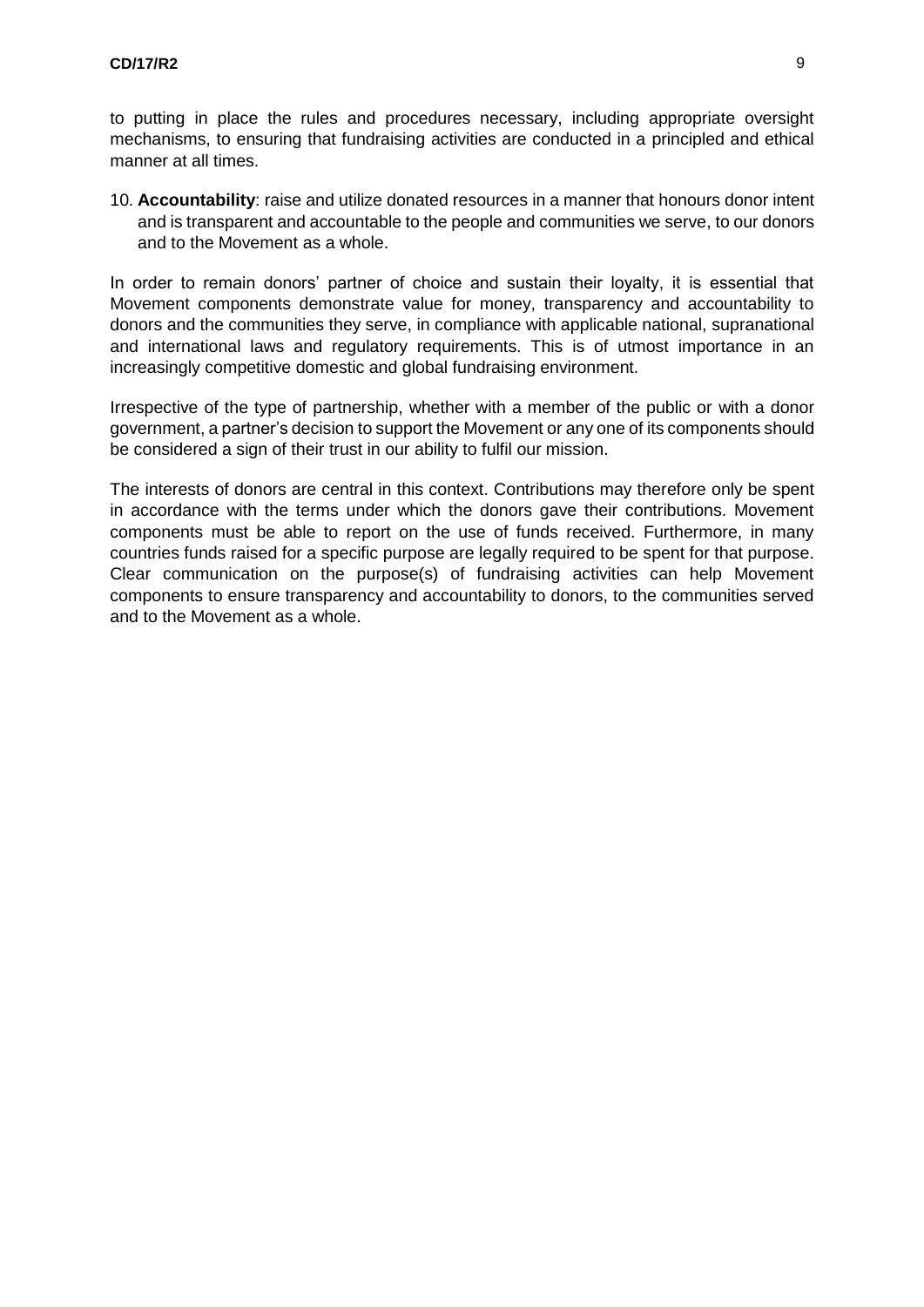# **ANNEX 2**

# Deliverables - Transforming fundraising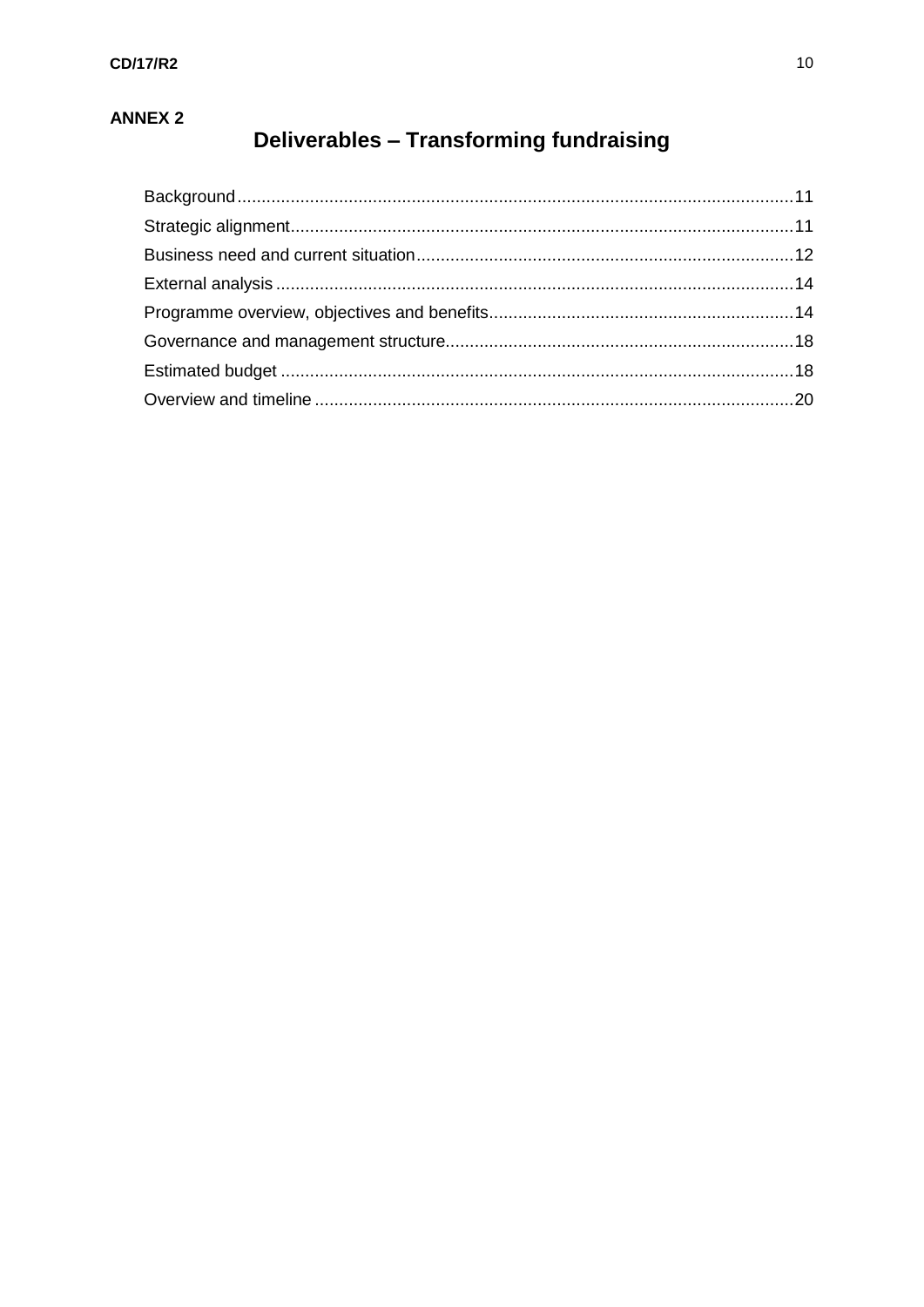#### **BACKGROUND**

The objective of this paper is to propose initiatives that, over a three-year period, will set out the framework for a transformational change in how the International Red Cross and Red Crescent Movement (Movement) understands fundraising, invests in fundraising and coordinates its fundraising, and in the fundraising performance it achieves. The initiatives are intended to complement the ongoing work of Movement components in capacity and fundraising development.

On 7 December 2015, the Council of Delegates adopted the Movement logo (CD/15/R2). The same resolution gave the International Committee of the Red Cross (ICRC) and the International Federation of Red Cross and Red Crescent Societies (IFRC) the mandate and the responsibility to carry out an inclusive process with National Red Cross and Red Crescent Societies (National Societies) to develop Movement-wide principles for resource mobilization and to present them to the Council of Delegates in 2017:

The Council of Delegates (…) *commits* the Movement components to demonstrating their collective leadership with a view to maximizing the Movement's fundraising potential in a spirit of collaboration and good partnership, and *calls upon* the ICRC and the International Federation to pursue an inclusive process with National Societies for the development of Movement-wide principles for resource mobilization, which are to be submitted for adoption at the Council of Delegates in 2017*.*

A reference group of National Society leaders, chaired by the ICRC and IFRC, agreed that, in addition to Movement-wide principles for resource mobilization, several key deliverables were needed to support the Movement in realizing its mission, support the implementation of the principles and truly "[maximize] the Movement's fundraising potential in a spirit of collaboration and good partnership". These deliverables include:

- developing a virtual fundraising hub with the purpose of coordinating subsequent initiatives and Movement fundraising generally, sharing best practice in fundraising, and facilitating and coordinating the learning and development of fundraising staff within the Movement;
- creating a fund to provide seed financing to support growth and development in fundraising according to the needs of the National Society;
- improving the Movement's access to and analysis of strong fundraising data to underpin strategic decision-making in resource mobilization.

This paper sets out the business case for dedicating the requisite funds and resources to a framework that will implement the vision and principles for resource mobilization in practice.

The Movement is **seeking an investment of 8.3 million Swiss francs over three years** for the proposed programme of work; this figure includes start-up, staffing and initial investment costs for creating the framework. The aim is for the Movement components to achieve greater sustainability together by investing – sustainability both for National Societies in their fundraising and for the Movement as a whole through growth in its resource-mobilization portfolio.

#### <span id="page-11-0"></span>**STRATEGIC ALIGNMENT**

As mandated by the Council of Delegates in 2015, a reference group comprising leaders from 34 National Societies, the ICRC and the IFRC has created a Movement vision and principles for resource mobilization. The vision galvanizes the Movement to: work together to be leaders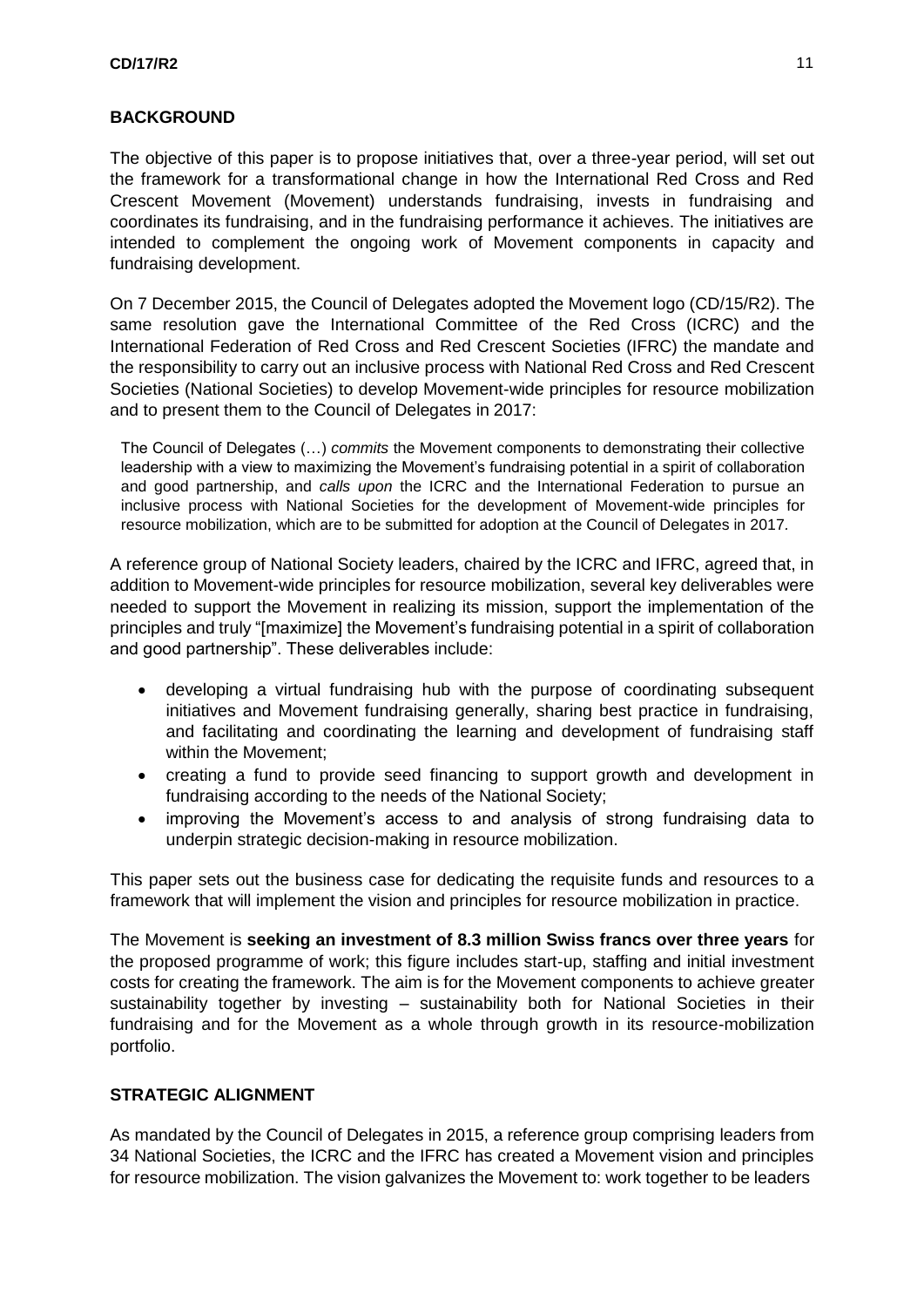in local and global resource mobilization, which enables the Movement to maximize its global reach; fulfil its humanitarian mission; and be the partner of choice for its supporters, providing excellent donor care and stewardship. The aim of this programme of work is to:

- make the Movement a leader in local and global resource mobilization for humanitarian work;
- mobilize the power of humanity, particularly during emergencies, enabling partners and supporters to provide help to those most in need;
- ensure the individual and collective financial sustainability of the Movement components in a spirit of solidarity and good partnership, recognizing that the Movement is stronger together than the sum of its parts.

The Movement-wide principles for resource mobilization call for a framework centred on supporting National Societies with fundraising development, coordinating in order to avoid competition, working together to maximize opportunities in a spirit of solidarity and good partnership, and investing in fundraising based on robust data and market knowledge, while taking a principled and ethical approach to fundraising.

The vision, goals and principles were all designed to complement the Federation-wide resource mobilization strategy, which was approved by the General Assembly in 2011. That strategy also focuses on maintaining fundraising leadership in emergencies, growing nonemergency income for domestic and international work and building the capacity of National Societies in fundraising.

The deliverables, particularly the virtual fundraising hub and fundraising investment initiatives, are intended to complement the collaboration between the IFRC, the ICRC and National Societies to develop a concept for the forthcoming Red Cross and Red Crescent investment fund. It aims to strengthen local action in the event that a global response to crisis is needed. The creation of this fund is an acknowledgement that, while many National Societies are strong and stable, others are far from reaching their potential. Further investment and support are needed to ensure that National Societies become and remain sustainable, independent humanitarian actors that are recognized and trusted in their communities and seen as reliable partners for the delivery of principled and effective humanitarian action. It is important that initiatives presented to support investment in fundraising be aligned with the wider aims of the forthcoming Red Cross and Red Crescent investment fund, given that development of and investment in resource-mobilization capacity is an important part of ensuring the financial sustainability of National Societies in the context of their overall organizationaldevelopment.

#### <span id="page-12-0"></span>**BUSINESS NEED AND CURRENT SITUATION**

The Movement is committed to preventing and alleviating suffering wherever it may be found and to helping people facing disaster, armed conflict and health and social problems. Never has that collective work been so important. We live in a world where armed conflicts, natural disasters and other emergencies create an ever-widening gap between people's basic needs and available resources.<sup>4</sup> We have a moral imperative to maximize our fundraising potential,

<span id="page-12-1"></span><sup>4</sup>The High-Level Panel on Humanitarian Financing's report to the Secretary-General of the UN, *Too Important to Fail: Addressing the Humanitarian Financing Gap*, estimates this gap to be 15 billion US dollars.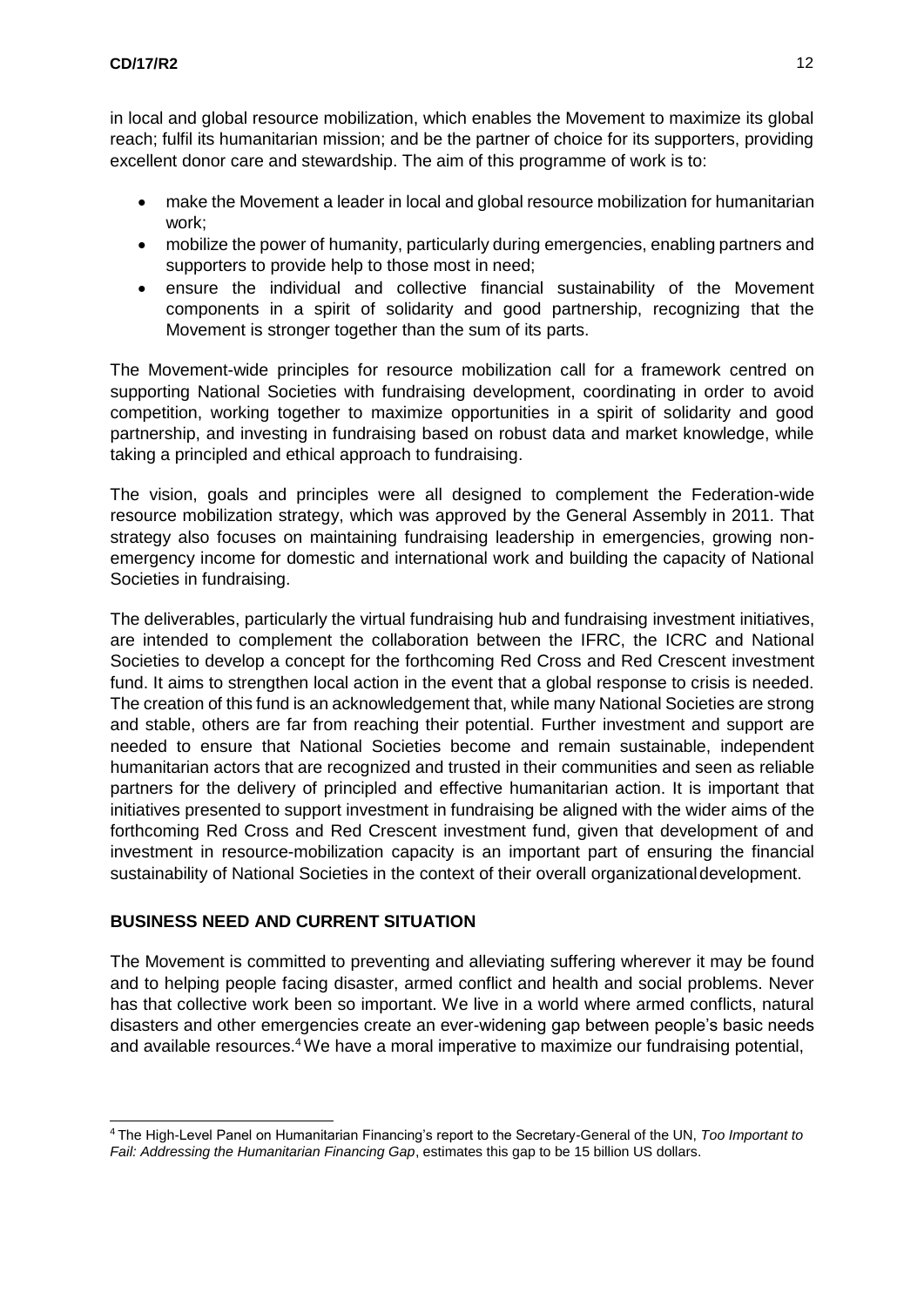individually and collectively, in order to meet those needs. And yet we are under-delivering as a Movement, struggling to increase our income sufficiently.

We are also "leaving money on the table" and losing market share to other national and international organizations because we do not have a shared vision for our resourcemobilization ambitions. We are often not investing where there are opportunities for growth, be they in specific markets, technologies or products. We must therefore seize the opportunity as a Movement to increase our income.

Movement fundraising data are collected and analysed annually from only the ICRC, the IFRC and 16 National Societies via the global international non-governmental organization (INGO) benchmarking exercise. While the data may not be representative of the Movement's overall resource-mobilization capacity, analysis of even this limited data highlights several basic issues:

- the Movement does not fully understand its fundraising position due to a lack of data;
- Movement fundraising growth is stagnant 2% compound annual growth between 2011 and 2015;
- when compared with INGOs, the Movement is losing market share, down from 22% in 2011 to 18% in 2015.

Many National Societies are strong and financially secure, and others have taken and continue to take important steps to develop their own strategic funding capabilities. But a significant number of National Societies face serious difficulties in meeting humanitarian needs due to their low capacity to mobilize resources sustainably. Systemic weakness in resource mobilization is common among most of the 90 National Societies that have carried out the IFRC's Organizational Capacity Self-Assessment and Certification (OCAC).

An online survey conducted as part of the research for developing the Movement-wide principles and deliverables was completed by 93 National Societies (49% of the network). The National Societies were asked to choose, among eight possible explanations, which they thought could be responsible for the trend of declining funding in their country. The most commonly chosen explanation was a lack of investment in fundraising (53% – 49 National Societies), followed by declining financial support from partners (49% – 46 National Societies) and limited resources for, or access to, professional fundraisers (47% – 44 National Societies).

National Societies were also asked whether they routinely collect and analyse fundraising performance data to understand the potential for growth and/or to inform investment decisions. Of the respondents, 53 National Societies said they do, suggesting that as many as 37 more National Societies could be taking part in the Movement's annual data-collection and benchmarking initiatives. The 40 National Societies that reported they do not collect and analyse fundraising performance data gave several reasons and ideas for what would help or enable them to do so, and many gave multiple responses. The most common was a lack of capacity or resources, cited by 26 National Societies: "We have limited capacity to do so. We may need support in this area (capacity-building in fundraising)" and "weak database and management information system". National Societies were also asked if they would be interested in receiving a financial investment to develop their fundraising activities, to which 81% of respondents responded they would. Furthermore, 65% of respondents suggested that they would be willing to contribute staff time to a virtual fundraising hub and 18% would be willing to provide funding.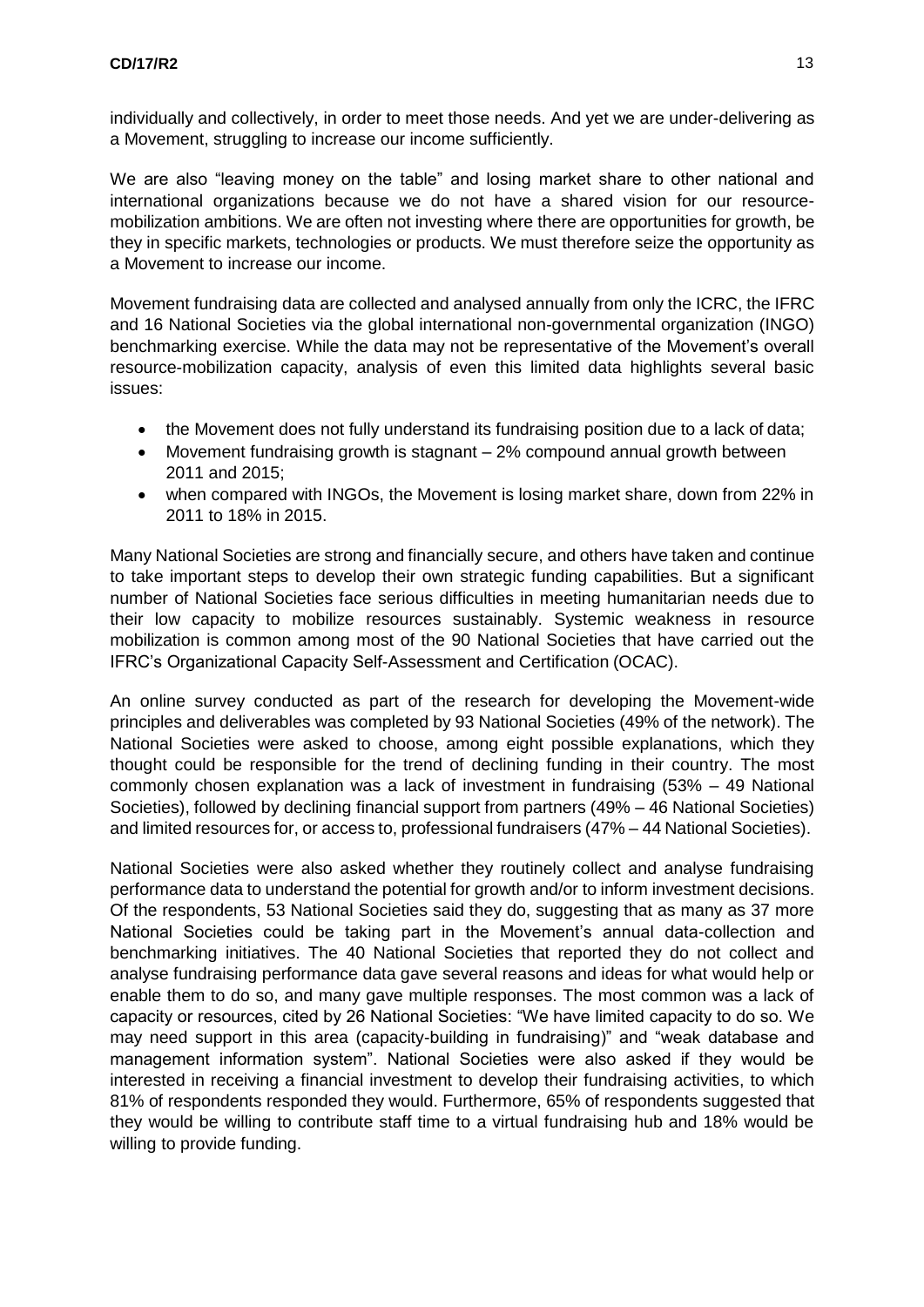#### <span id="page-14-0"></span>**EXTERNAL ANALYSIS**

It is widely recognized within the professional fundraising sector that strategic investment in fundraising can drive sustainable revenue growth. A comparative study, conducted by the International Fundraising Leadership Forum, representing 15 global INGOs and UN agencies (e.g. Amnesty International, Save the Children, Oxfam, UNICEF, the UNHCR) shows that organizations that make coordinated long-term investments in strategic markets show healthy income growth. Those that do not find achieving growth more challenging.

International governmental organizations (IGOs) and INGOs that have established a successful global income-growth culture recognize the importance of investment funds in driving income growth. Organizations on a growth path are taking the strategic decision to invest in income growth in countries with opportunities both for absolute growth and for costeffective growth of sustainable long-term income.

The focus of investments for most organizations is building the base of individual regular private donors who support the organization with an automatic monthly or regular donation. The organizations use a range of different types of investment mechanisms or funds, such as allocating part of their central budget to investment or – for those organizations in a strong financial position – supporting other organizations in their country with growth potential, either via a central body or bilaterally.

Managing the fundraising portfolio and coordinating international decision-making on investing in fundraising lead to more strategic and targeted growth. The organizations achieving good returns and growth are typically those that focus their investments in countries with high-growth and high-value potential. Return on investment is lower when investing in countries that are relatively underdeveloped or when building organizational capacity.

The study also noted that some IGOs and INGOs underwent cost cutting in parts of their operations while protecting the investments in income growth to ensure the future financial health of their organization.

The following IGOs and INGOs are known to use market-targeted investment for fundraising growth: the UNHCR, UNICEF and Save the Children. Save the Children also operates a fundraising hub, while Amnesty International, MSF and UNICEF each have dedicated globalfundraising-development support staff.

#### <span id="page-14-1"></span>**PROGRAMME OVERVIEW, OBJECTIVES AND BENEFITS**

Anticipating the adoption of the Movement-wide principles for resource mobilization, the ICRC, the IFRC and the reference group of National Societies propose three initiatives that should be made priorities immediately: creating a virtual fundraising hub, collecting and analysing fundraising data and setting up a fund to provide seed financing to drive performance in local and global resource mobilization.

The objective of the programme is to carry out initiatives that, over a three-year period, will set out the framework for transformational change in how the Movement understands fundraising, invests in fundraising and coordinates its fundraising, and in the fundraising performance it achieves. The programme consists of three distinct projects: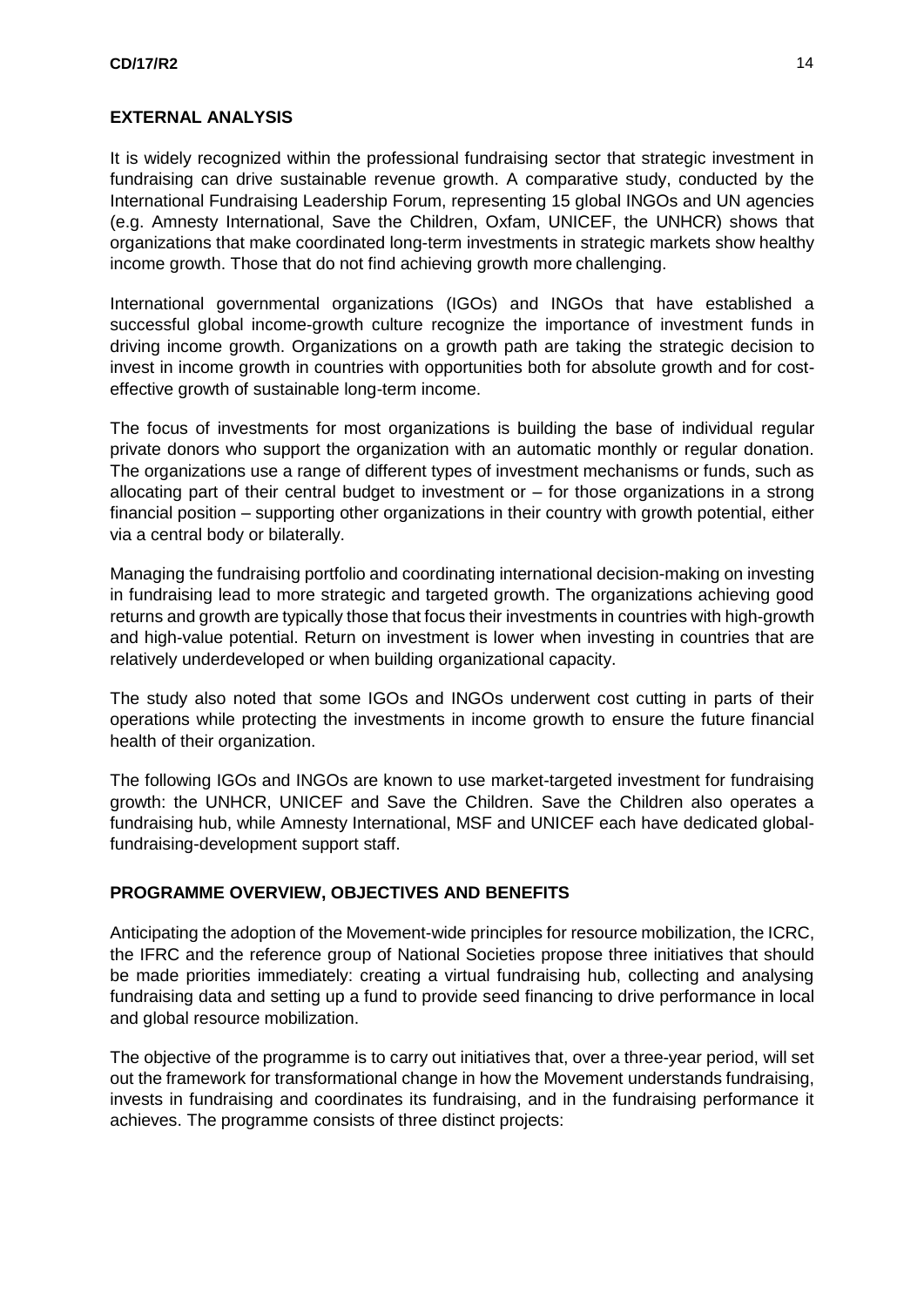#### **1. VIRTUAL FUNDRAISING HUB**

The scope, design and operating model of the virtual fundraising hub will be established following the anticipated adoption of the resolution on Movement-wide principles for resource mobilization at the 2017 Council of Delegates, based on broad consultations with Movement components. The proposed virtual fundraising hub will be a base for driving fundraising excellence, accessing market intelligence, collectively exploring global partnerships and supporting the development of strategies for sharing best practice and organizational learning. It will also be a resource into which Movement components can contribute and from which they can get support for achieving their organizational goals under individual and collective resource-mobilization strategies. The virtual fundraising hub is not designed to fundraise as a separate entity.

The virtual fundraising hub will be designed in two phases. Phase one will see the basic architecture for the virtual hub put in place. This phase can begin in January 2018 following the adoption by the Council of Delegates of the resolution on resource mobilization. A small, virtual Resource-Mobilization Coordination and Support team will be formed to set up and manage the three key components of phase one: determining the process for collecting and analysing fundraising data, setting up the systems and processes required to invest in fundraising, and coordinating capacity development, including collecting best practice.

In phase two a central repository will be established for global products, fundraising programmes and content (e.g. budgets, case studies, proposals, images) from around the Movement. Phase two can begin in early 2020, or earlier if phase one is implemented more rapidly. It is worth noting that the budgets for start-up and early development of these initiatives are low in comparison to those allocated by other humanitarian networks. These budgets should be reviewed annually to ensure delivery is on track and facilitate scaling of successful programmes. The plan is to secure external investment during years two and three to move towards making this programme, which includes the hub and the fundraising investment fund, largely self-financing (i.e. donor-financed) in the longer term.

National Societies can contribute to the sustainability of the hub by donating funds and/or "expert volunteers" to work with a small staff team; these are "donor National Societies". Other National Societies will draw upon the three components of the hub, on the understanding that they will share anything they learn; these are "recipient National Societies". In some cases the contribution is one way (e.g. developing the capacity of a partner National Society). But donor National Societies can also be recipients (e.g. when a European National Society attends the International Fundraising Skillshare). A technological solution will be developed to ensure that, where possible, the hub's activities can be virtual rather than face-to-face, but that may not always be feasible. Donor National Societies will be expected to budget for their contribution to the global hub either in addition to, or as a substitute for, any planned capacity-building that they would ordinarily have delivered as part of their support for the Movement objectives.

The Resource-Mobilization Coordination and Support team can draw on the best talent in fundraising. Initially, six to seven staff will be necessary, including a head of team. The hub should have professional expertise in corporate fundraising, individual giving, trusts, foundations, government fundraising, and data and support. At the end of year two, a review of the team will be conducted.

The overarching objectives of the hub are to:

oversee data and investment projects;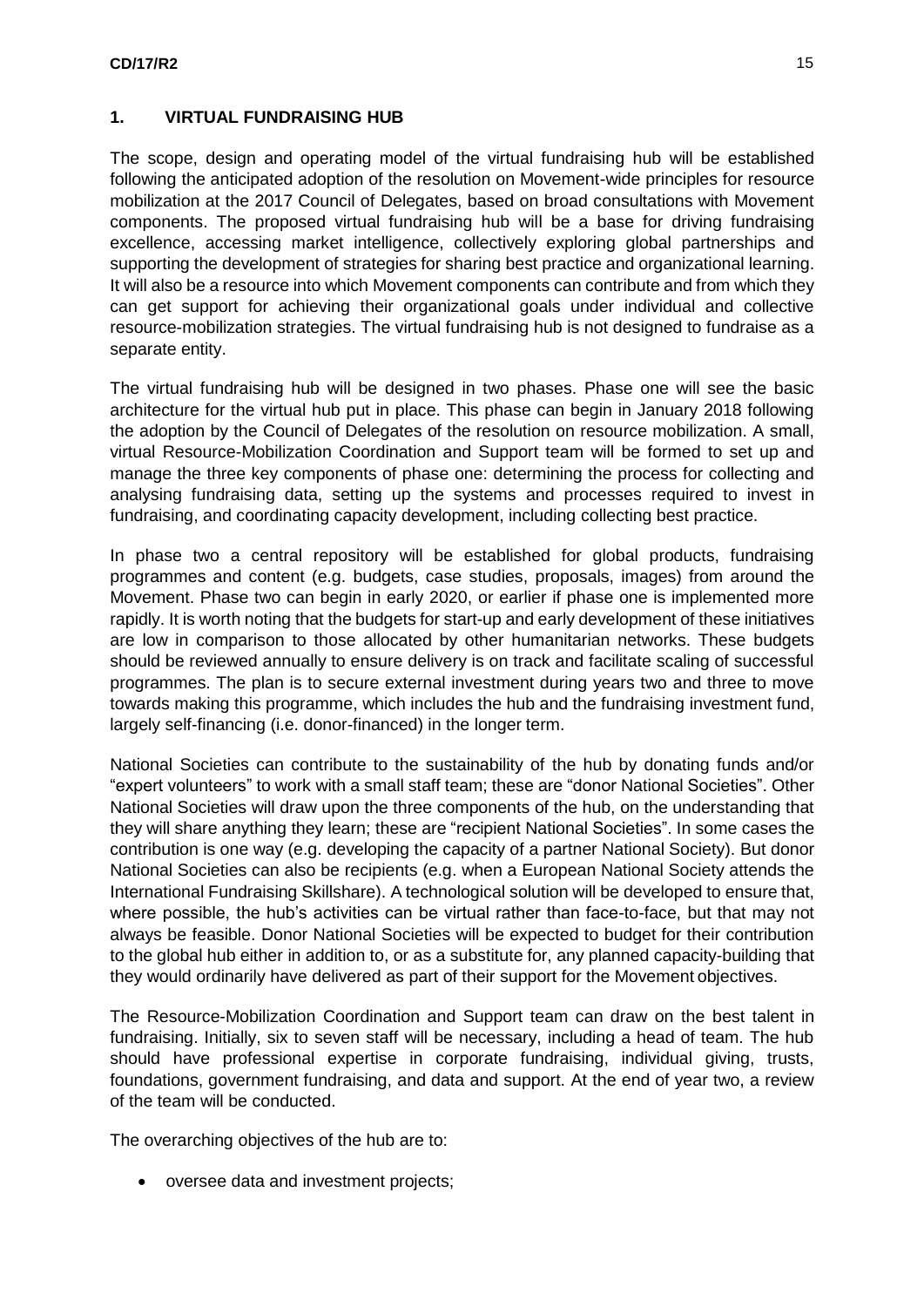- provide a platform for sharing fundraising best practice and accessing fundraising tools and expertise;
- coordinate global fundraising learning and development via a globally accessible IT platform, and support the regional and global workshops and skillshare events.

The benefits of investing in this project are:

- a hub that is a one-stop shop dedicated to driving the Movement's fundraising performance, while at the same time enabling the collective power and expertise within the Movement to lead the programmes of work (by having a small core team, not a big one);
- visibility on fundraising expertise within the Movement, which encourages the transfer of skills and the personal development of top fundraisers within the Movement;
- a small team of fundraising experts dedicated to achieving and promoting a Movementwide view of fundraising in order to support all Movement components in seizing opportunities and overcoming challenges in their own external environment and to provide a better and more collective global response to funding trends.

#### **2. DATA COLLECTION AND ANALYSIS**

The virtual fundraising hub will also serve as a central repository for fundraising data from across the Movement. This data will provide the foundation for evidence- and insight-based Movement-wide strategic decision-making in fundraising. Through data, the Movement will understand relative strengths and weaknesses and find opportunities in both domestic and global markets.

By gathering and analysing comprehensive data, the central repository will ensure that the Movement can confidently assess what its key financial metrics are in fundraising, including the overall income and expenditure for each National Society. The data will be broken down into: public, private, government, other Movement components, sales (goods/commercial), sales (services/charitable). It must be tracked for at least three years to be used effectively in analysis. In addition to collecting the minimum data on income and expenditure, there will be a tiered system for collecting and analysing other data. For example: "A" for Advanced; "B" for Intermediate and "C" for Entry.

The Movement currently only collects fundraising data on an annual basis from the ICRC, the IFRC and 16 National Societies. They reported aggregate income of 5 billion US dollars in 2015. Analysis suggests that the compound annual growth rate for the Movement was 2% and its market share had decreased from 22% in 2011 to 18% in 2015. This limited evidence suggests that the Movement is relatively uncompetitive compared with some of the IGOs, INGOs and the UN's fundraising programmes.

The peer-review benchmarking exercise for IGOs and INGOs illustrates that several IGOs and INGOs are achieving overall growth in voluntary contributions by making strategic investments in fundraising "markets". For example, in South Korea, the UNHCR has invested in face-toface fundraising and grown its income from this source by 100% in five years. Face-to-face fundraising is now worth more to the UNHCR in South Korea than funding from the government.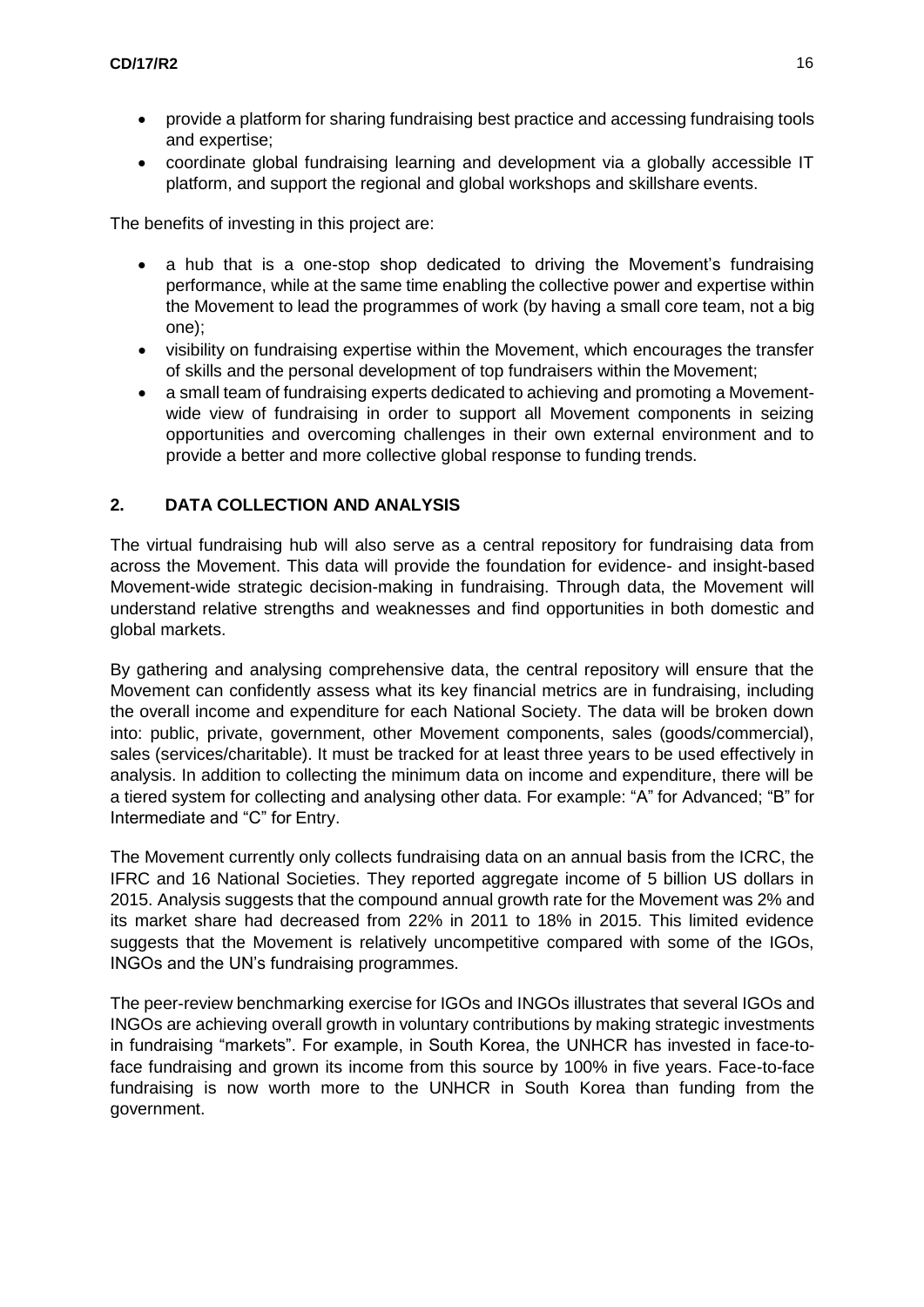#### **CD/17/R2** 17

The objectives of the data collection and analysis project are to:

- establish a baseline of the Movement's performance in fundraising by increasing participation in the global benchmarking exercise from 16 National Societies to 40 in year one and to increase steadily from there to more than 50% of the network (e.g. 95 National Societies) by 2020;
- use the data to report annually on the comparative progress of Movement-wide fundraising based on external benchmarking;
- identify opportunities for strategic investments to increase fundraising or defend the Movement's market share both locally and globally.

The benefits of investing in this project are:

- visibility across the Movement (i.e. leaders of all Movement components) on Movement fundraising statistics and comparative annual performance;
- easier evidence-based investment in fundraising in order to focus on specific marketdevelopment, growth and competition-mitigation strategies;
- an emphasis on internal data transparency and strategic development. This, in turn, will make it easier to foster a culture of collaboration in fundraising within the Movement and unlock funding opportunities from donors who currently opt against working with the Movement because of its cross-border "complexity".

#### **3. INVESTMENT IN FUNDRAISING**

The scope, design and operating model of the fundraising investment fund will, as with the virtual fundraising hub, be established following the anticipated adoption of the resolution on Movement-wide principles for resource mobilization at the 2017 Council of Delegates, based on broad consultations with Movement components. The expectation is that the virtual fundraising hub will coordinate overall investment in fundraising and will work with selected National Societies to identify their fundraising potential. The hub will conduct feasibility studies to assess and prioritize investments. It will provide support for piloting, testing and rolling out initiatives that have been shown to have the ability to create multiple, multimillion-dollar sustainable income streams. The activities in connection with the fundraising investment fund are intended to complement the ongoing valuable contributions of Movement components to National Society fundraising capacity development. Furthermore, the methods for investing in fundraising are expected to be clearly aligned with those being developed in support of wider organizational development (e.g. the forthcoming Red Cross and Red Crescent investment fund).

The primary purpose will be to help National Societies develop their capacity and become selfsufficient in resource mobilization. The fund will follow a rigorous set of specific, measurable, objective and time-related criteria, and terms of reference that will include a firm commitment to partnership from both investors and recipients. It will enable the Movement to make the most of fundraising opportunities, and to articulate a clear strategy for income growth for the next three to five years. The oversight mechanisms for the fund should be determined in the first half of 2018 – it is a key performance indicator of the project for that period. The project manager dedicated to the fund will serve as a central resource for identifying, qualifying, prioritizing and testing investment opportunities with National Societies. Opportunities will be identified both proactively and reactively through research and insight, and by soliciting engagement from National Societies.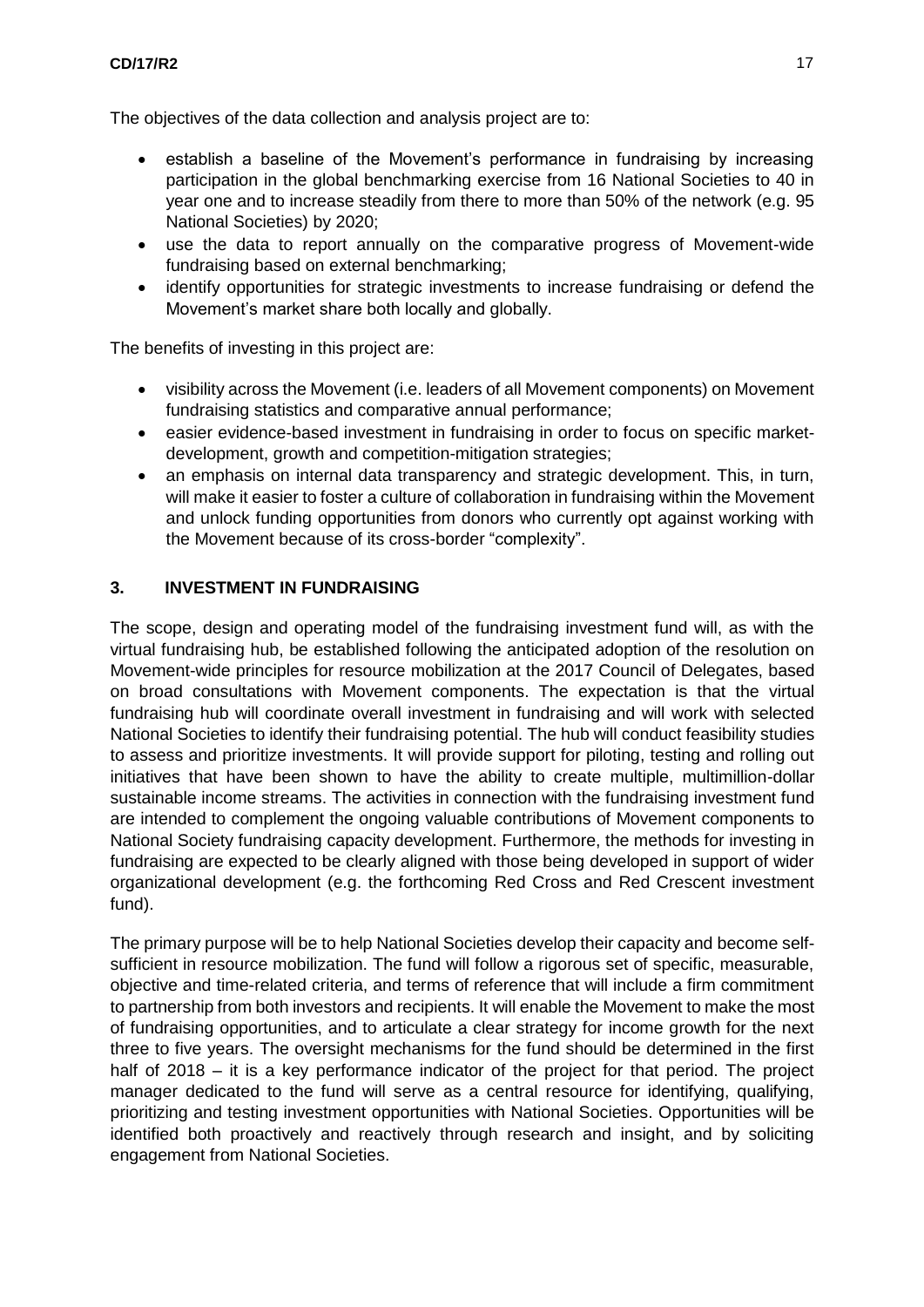The viability of proposals will be assessed against robust monitoring criteria, including: the scale of the opportunity, the complexity, timeliness, funding/personnel required, evidence of success elsewhere and the support structure in the National Society. The terms of reference will be agreed upon and funding will be sought and found.

Where appropriate, a pilot, prototype or test will be carried out or made, and the budget, project plan, timelines, personnel and key performance indicators will be agreed on. The processes for monitoring and evaluating, proposing or terminating will be established, and the funding and personnel will be committed – this can be pro bono from the hub. Rolling out the initiatives will require sign-off as they will involve investing a significant amount of funding, based on proven financial success. After the initial period in which financing comes from National Societies, the ICRC and the IFRC, the plan is to secure funding from external donors to finance most of the investments, either as grants revolving within the investment fund or as soft loans.

The objectives of the fundraising investment fund are to:

- invest in developing National Societies' fundraising capacity, for example by supporting National Societies that are operating in emerging fundraising markets and just starting to fundraise or funding those in mature markets to help them develop new income sources;
- achieve domestic and international growth in fundraising;
- fund initiatives that have the potential to raise additional income for the work of the Movement by launching international appeals and promoting donor relationships that transcend borders.

The benefits of investing in this project are:

- more funds for National Societies;
- targeted investment in National Societies' fundraising, improving their long-term financial sustainability, independence and growth;
- a Movement-wide mechanism that helps National Societies and the Movement as a whole to realize their potential in specific markets and with specific donor segments;
- fundraising initiatives that transcend borders, and more global donor relationships.

### <span id="page-18-0"></span>**GOVERNANCE AND MANAGEMENT STRUCTURE**

The governance and operating model for the virtual fundraising hub will be designed and agreed upon following the anticipated adoption of the resolution on Movement-wide principles for resource mobilization, based on broad consultations with Movement components. In the short term, the scoping and consultations for the virtual fundraising hub and fundraising investment fund will be led by an experienced Red Cross fundraising director and a team of fundraising consultants. It is expected that these technical professionals will report to a committee of ICRC, IFRC and National Society leaders. The governance and management of the investment fund will also have to align with existing National Society investmentinitiatives i.e. the Red Cross and Red Crescent investment fund.

#### <span id="page-18-1"></span>**ESTIMATED BUDGET**

The budget in the table below is speculative and based on conservative estimates about the models created and levels of investment made by other INGOs and international organizations. Precise operating models, budgets and costs will be established following the anticipated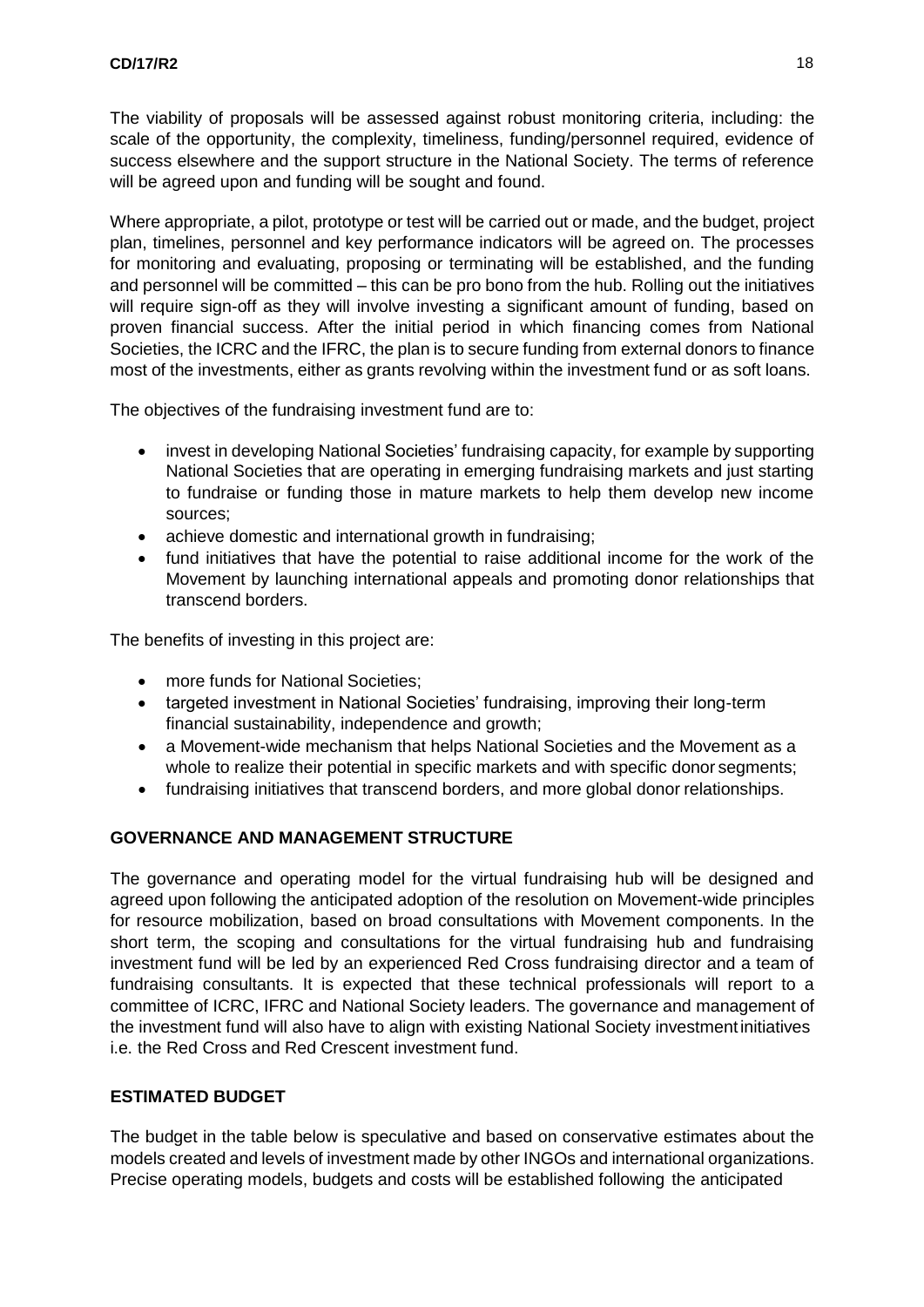adoption of the resolution on Movement-wide principles for resource mobilization at the 2017 Council of Delegates. The estimated total investment over three years could be 8.3 million Swiss francs, with an initial start-up investment of 1.7 million Swiss francs in year one. The increasing staffing costs in the virtual fundraising hub and data functions in 2019 and 2020 are for positions in analysis, individual giving, corporate fundraising and legacy fundraising to bolster Movement expertise in these areas. The virtual fundraising hub will not mobilize resources. The proposed fundraising experts would provide knowledge and coordination to support Movement components, specifically to support the development of National Societies' fundraising capacity.

At this stage, it is difficult to project what the financial return may be, as not all investments can be associated with direct fundraising activities. However, fundraising return on investment is 3:1 on average. So a conservative estimate would be 24 million additional Swiss francs for the Movement over three years. Reference group members indicate that the scale could be much more ambitious. The anticipated growth would be higher depending on the markets and development opportunities in which investments are made.

|                                  |                                         | 2018             | 2019          |               | 2020 Three-year total |
|----------------------------------|-----------------------------------------|------------------|---------------|---------------|-----------------------|
| Fundraising hub                  | Chief development officer/project manag | CHF 160,000      | CHF 240,000   | CHF 400,000   | CHF 800,000           |
|                                  | Online hosting system                   | CHF 50,000       | CHF 100,000   | CHF 200,000   | CHF 350,000           |
|                                  | Design and specification consultancy    | CHF 50,000       | CHF 50,000    | CHF 50,000    | CHF 150,000           |
|                                  | Travel                                  | CHF 25,000       | CHF 25,000    | CHF 25,000    | CHF 75,000            |
|                                  | Events (e.g. skillshares)               | CHF 100,000      | CHF 100,000   | CHF 100,000   | CHF 300,00            |
|                                  | Training                                | CHF <sub>0</sub> | CHF 50,000    | CHF 75,000    | CHF 125,000           |
|                                  | <b>Subtotal</b>                         | CHF 385,000      | CHF 565,000   | CHF 850,000   | CHF 1,800,000         |
|                                  |                                         |                  |               |               |                       |
|                                  |                                         | 2018             | 2019          |               | 2020 Three-year total |
| Data systems<br>management       | Chief development officer/project manag | CHF 160,000      | CHF 240,000   | CHF 400,000   | CHF 800,000           |
|                                  | Data system e.g. global CRM             | CHF 50,000       | CHF 100,000   | CHF 200,000   | CHF 350,000           |
|                                  | Consultancies                           | CHF 50,000       | CHF 50,000    | CHF 50,000    | CHF 150,000           |
|                                  | Travel                                  | CHF 25,000       | CHF 25,000    | CHF 25,000    | CHF 75,000            |
|                                  | <b>Subtotal</b>                         | CHF 285,000      | CHF 415,000   | CHF 675,000   | CHF 1,375,000         |
|                                  |                                         |                  |               |               |                       |
|                                  |                                         | 2018             | 2019          |               | 2020 Three-year total |
| <b>Fundraising</b><br>investment | Chief development officer/project manag | CHF 160,000      | CHF 160,000   | CHF 160,000   | CHF 480,000           |
|                                  | Design and governance consultancy       | CHF 50,000       | CHF 25,000    | CHF 25,000    | CHF 100,000           |
|                                  | Travel                                  | CHF 25,000       | CHF 25,000    | CHF 25,000    | CHF 75,000            |
|                                  | Investment funding                      | CHF 500,000      | CHF 1,000,000 | CHF 2,000,000 | CHF 3,500,000         |
|                                  | <b>Subtotal</b>                         | CHF 735,000      | CHF 1,210,000 | CHF 2,210,000 | CHF 4,155,000         |
|                                  |                                         |                  |               |               |                       |
|                                  |                                         | 2018             | 2019          |               | 2020 Three-year total |
| Programme<br>director            | Salary and costs                        | CHF 180,000      | CHF 180,000   | CHF 180,000   | CHF 540,000           |
|                                  | Travel                                  | CHF 25,000       | CHF 25,000    | CHF 25,000    | CHF 75,000            |
|                                  | Risk and contingency                    | CHF 100,000      | CHF 100,000   | CHF 100,000   | CHF 300,000           |
|                                  | <b>Subtotal</b>                         | CHF 305,000      | CHF 305,000   | CHF 305,000   | CHF 915,000           |
|                                  |                                         |                  |               |               |                       |
| <b>Total investment</b>          |                                         | CHF 1,710,000    | CHF 2,495,000 | CHf 4,040,000 | CHF 8,245,000         |